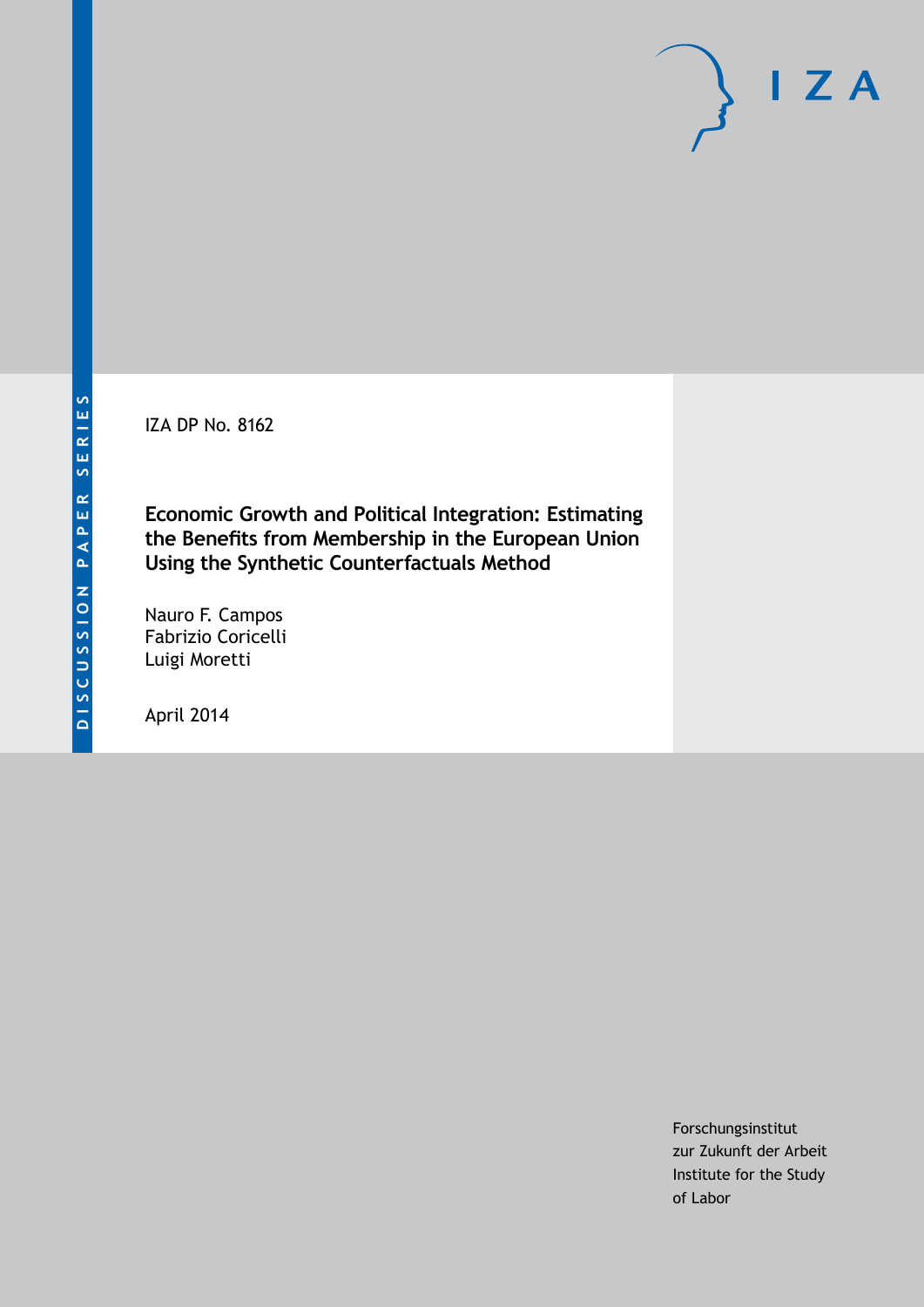# **Economic Growth and Political Integration: Estimating the Benefits from Membership in the European Union Using the Synthetic Counterfactuals Method**

## **Nauro F. Campos**

*Brunel University and IZA*

## **Fabrizio Coricelli**

*Paris School of Economics and CEPR*

### **Luigi Moretti**

*University of Padova*

## Discussion Paper No. 8162 April 2014

IZA

P.O. Box 7240 53072 Bonn Germany

Phone: +49-228-3894-0 Fax: +49-228-3894-180 E-mail: [iza@iza.org](mailto:iza@iza.org)

Any opinions expressed here are those of the author(s) and not those of IZA. Research published in this series may include views on policy, but the institute itself takes no institutional policy positions. The IZA research network is committed to the IZA Guiding Principles of Research Integrity.

The Institute for the Study of Labor (IZA) in Bonn is a local and virtual international research center and a place of communication between science, politics and business. IZA is an independent nonprofit organization supported by Deutsche Post Foundation. The center is associated with the University of Bonn and offers a stimulating research environment through its international network, workshops and conferences, data service, project support, research visits and doctoral program. IZA engages in (i) original and internationally competitive research in all fields of labor economics, (ii) development of policy concepts, and (iii) dissemination of research results and concepts to the interested public.

<span id="page-1-0"></span>IZA Discussion Papers often represent preliminary work and are circulated to encourage discussion. Citation of such a paper should account for its provisional character. A revised version may be available directly from the author.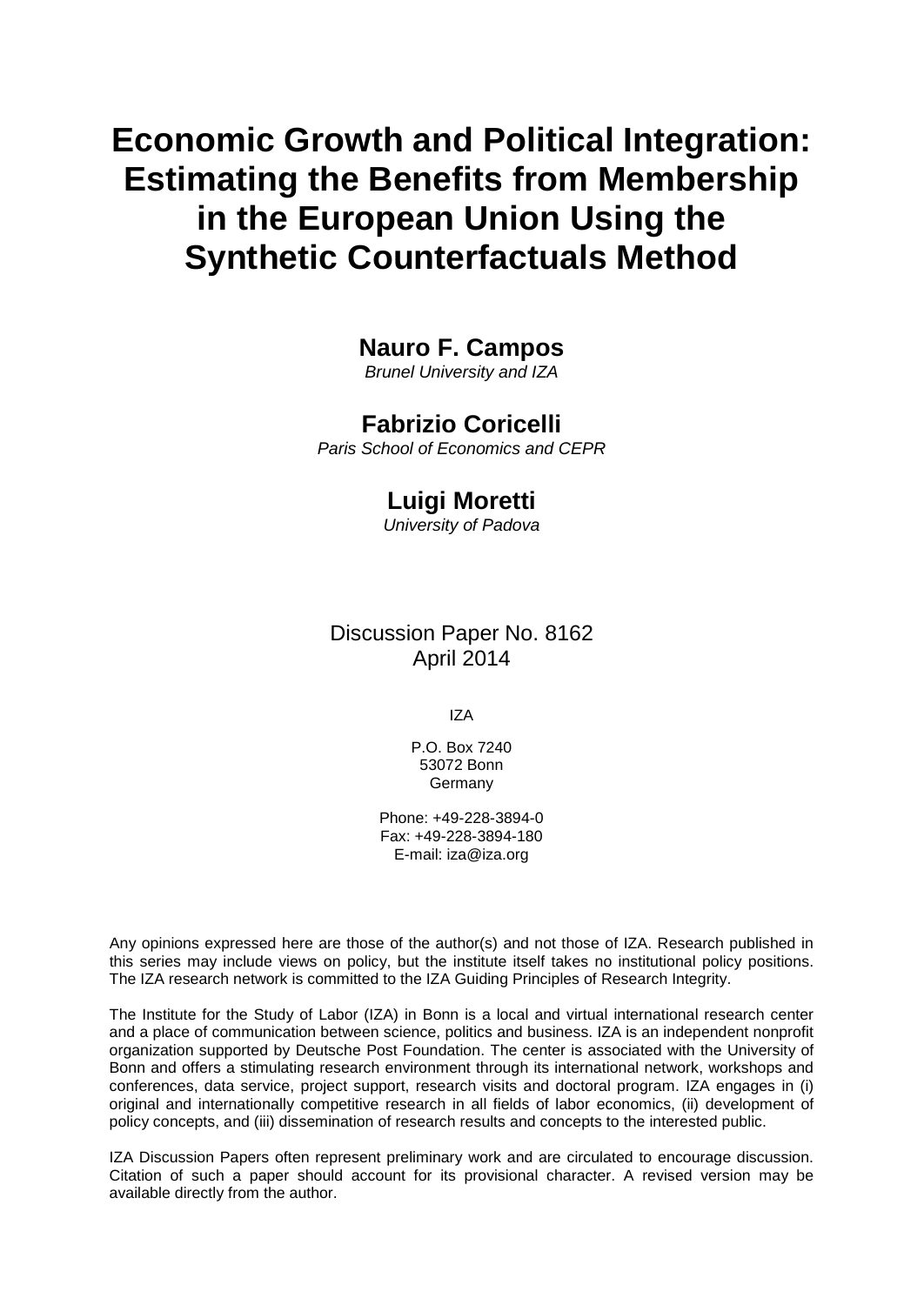IZA Discussion Paper No. 8162 April 2014

## **ABSTRACT**

## **Economic Growth and Political Integration: Estimating the Benefits from Membership in the European Union Using the Synthetic Counterfactuals Method[\\*](#page-1-0)**

This paper presents new estimates of the economic benefits from economic and political integration. Using the synthetic counterfactuals method, we estimate how GDP per capita and labour productivity would have behaved for the countries that joined the European Union (EU) in the 1973, 1980s, 1995 and 2004 enlargements, if those countries had not joined the EU. We find large positive effects from EU membership but these differ across countries and over time (they are only negative for Greece). We calculate that without deep economic and political integration, per capita incomes would have been, on average, approximately 12 percent lower.

JEL Classification: C33, F15, F43, O52

Keywords: economic growth, European Union, synthetic counterfactuals

Corresponding author:

Nauro F. Campos Department of Economics Brunel University Uxbridge UB8 3PH United Kingdom E-mail: [nauro.campos@brunel.ac.uk](mailto:nauro.campos@brunel.ac.uk)

We would like to thank Thomas Bassetti, Laszlo Bruszt, Youssef Cassis, Efrem Castelnuovo, Luca Corazzini, Saul Estrin, Davide Fiaschi, Lorenzo Forni, Nikolaos Georgantzís, Seppo Honkapohja, Iikka Korhonen, Tommaso Nannicini, Jeffrey Nugent, Lorenzo Rocco, Paola Valbonesi and seminar participants at the University College London, University of Padova, University of Pisa, Central Bank of Finland, European Economic Association 2013 Conference (Gothenburg), ISNIE 2013 Conference (Florence), French Economic Association 2013 Meetings (Aix en Provence), Italian Economic Association 2013 Conference (Bologna), ADRES-DC 2014 (Paris-Dauphine), and Royal Economic Society 2014 Meetings (Manchester) for valuable comments on previous versions. On-line appendix is available at [https://sites.google.com/site/morettilg/eugrowth.](https://sites.google.com/site/morettilg/eugrowth) The usual disclaimer applies.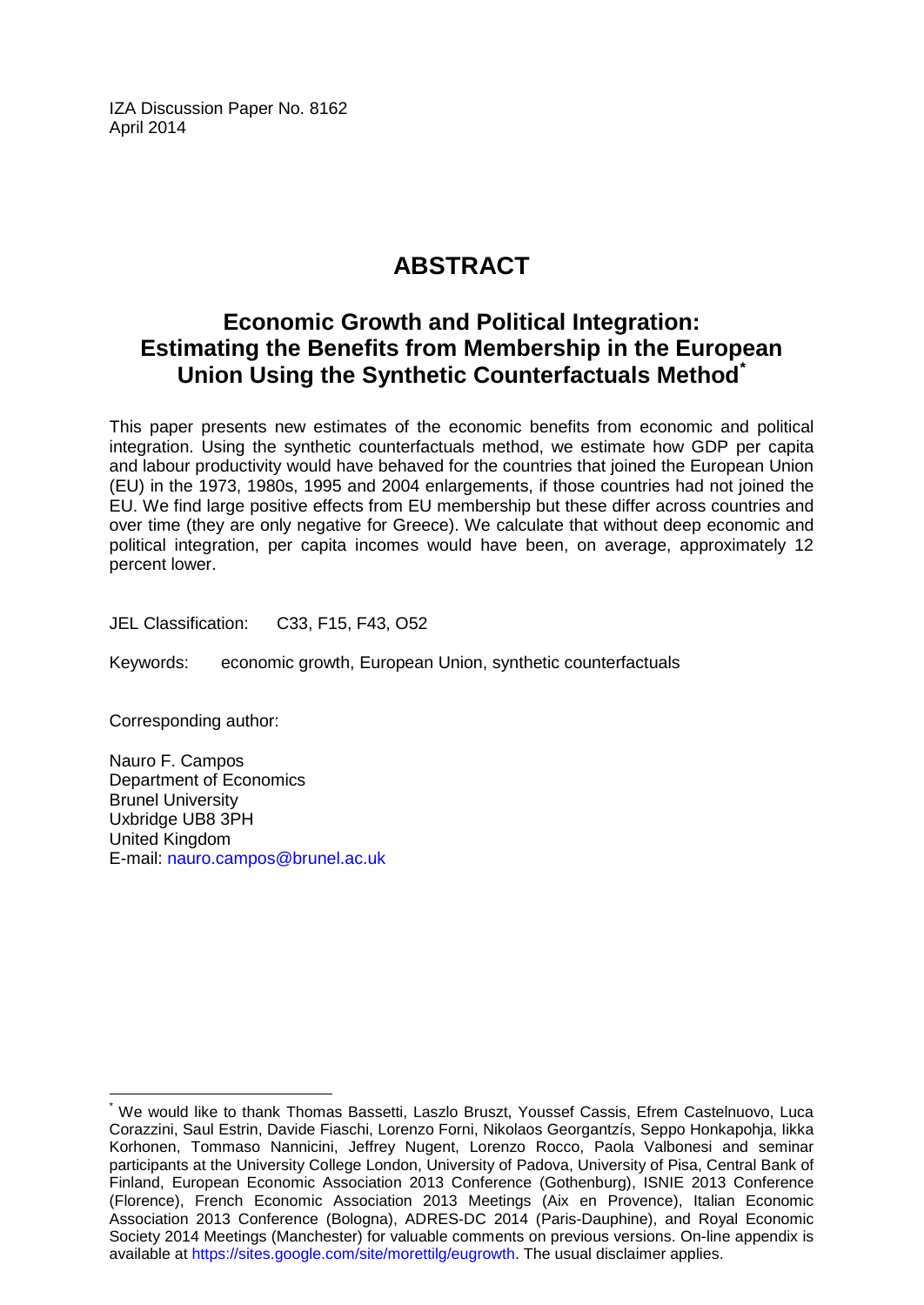#### **1. Introduction**

l

The process of economic integration in Europe is now more than half a century old. The Second World War provided impetus and, even if from the outset this process was driven much by politics, considerations about economic benefits have always been paramount. Integration has since the 1950s deepened and broadened, with slowdowns but without major reversals. In the wake of the Great Recession and of the Euro Crisis, the vigorous debate about the economic benefits from membership in the European Union<sup>1</sup> (EU) may hardly have come as a surprise. What is surprising, however, is how much economic research still lags in quantifying these benefits. This paper argues that the evidence remains disappointingly thin and, trying to address this gap, presents improved estimates of the monetary benefits countries derive from being members of the EU. It reports substantial and positive increases in per capita GDP after EU membership for all countries that joined in the 1973, 1980s, 1995 and 2004 enlargements, with the exception of Greece.

There are at least two important reasons or motivations for this exercise, one theoretical and the other empirical. The theoretical literature delivers contradictory implications with respect to the relationship between political and economic integration. On the one hand, Alesina et al. (2000) argue that economic and political integration are substitutes and shore up their explanation for this negative relationship by stressing heterogeneous preferences and fractionalisation. On the other hand, Martin et al. (2012) argue that economic and political integration are complements. Supporting this positive relationship, this strand of literature offers a sharp distinction between shallow and deep integration, with the latter combining economic and political integration. "Economic integration, when not accompanied by political integration, can lead to less innovation and slower growth as firms respond to increased competition in the economic market by focusing more on rent-seeking activity. When economic integration is accompanied by

<sup>&</sup>lt;sup>1</sup> We use the term European Union (or EU for short) for convenience throughout, that is, even when referring to what was then called the European Economic Community (up to 1967) or the European Communities (until 1992).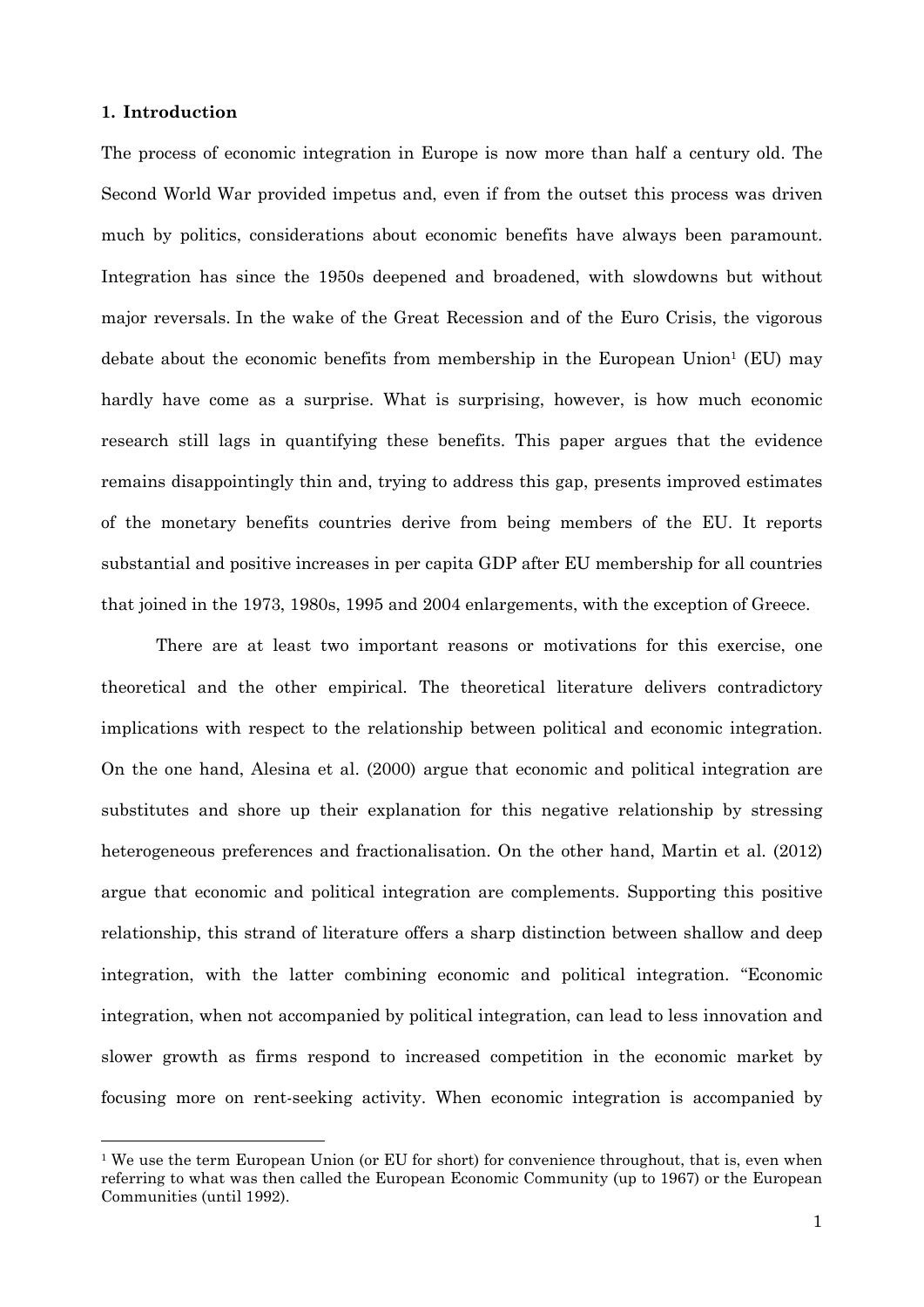political integration, innovation and growth will be stronger and welfare higher" (Brou and Ruta, 2011, p. 1143).

The empirical motivation for this paper refers to the dearth of evidence. There is a disappointingly small literature offering econometric estimates of the monetary benefits from EU membership. To be more precise, there are few studies that answer questions such "what would be the level of per capita income in a given country had it not joined the EU?" Many believe, incorrectly, that this literature is vast because of the many excellent works on the benefits from trade liberalization, from the Single Market, and from the Euro.<sup>2</sup> Yet studies on the benefits of membership itself are few.<sup>3</sup> Moreover, the majority of these (few) papers warn about the fragility of their own estimates. Henrekson et al. estimate the benefits from membership to be about 0.6 to 0.8 percent per year but note that such estimates are "not completely robust" (1997, p. 1551). Badinger (2005) estimates that "GDP per capita of the EU would be approximately one-fifth lower today if no integration had taken place since 1950" but cautions that these are "not completely robust" (p. 50.) Crespo et al. (2008) find large growth effects from EU membership, but warn that country heterogeneity remains a severe concern.

There are of course difficulties in assessing the benefits from European Integration because of endogeneity, omitted variables, measurement errors and causality concerns. The latter are arguably the most severe as the construction of credible counterfactual scenarios have so far proved difficult. Counterfactuals are important to identify causal relationships. But, as Boldrin and Canova admonish, "historical counterfactuals (what would have happened if transfers had not taken place?) are hard to construct" (2001, p.7).

<sup>2</sup> See, among others, Baldwin (1989), Baldwin and Seghezza (1996), and Frankel (2010), respectively.

<sup>3</sup> Badinger and Breuss (2011) and Sapir (2011) survey the literature and offer two somewhat different reasons for this paucity. Badinger and Breuss note that "Generally it is easier to conduct ex ante studies on economic integration than to analyse the outcome ex post. This is also documented by the much larger number of ex ante studies. Some of the rare ex post studies, in particular those on the Single Market, are somewhat disillusioning. The expected pro- competitive effects and the implied growth bonus from the Single Market appear to have not been fully realised so far. To some extent this also applies to EMU" (p. 308). Sapir (2011) notes that while the literature on the static benefits of integration is vast, that on the dynamic benefits is scarce.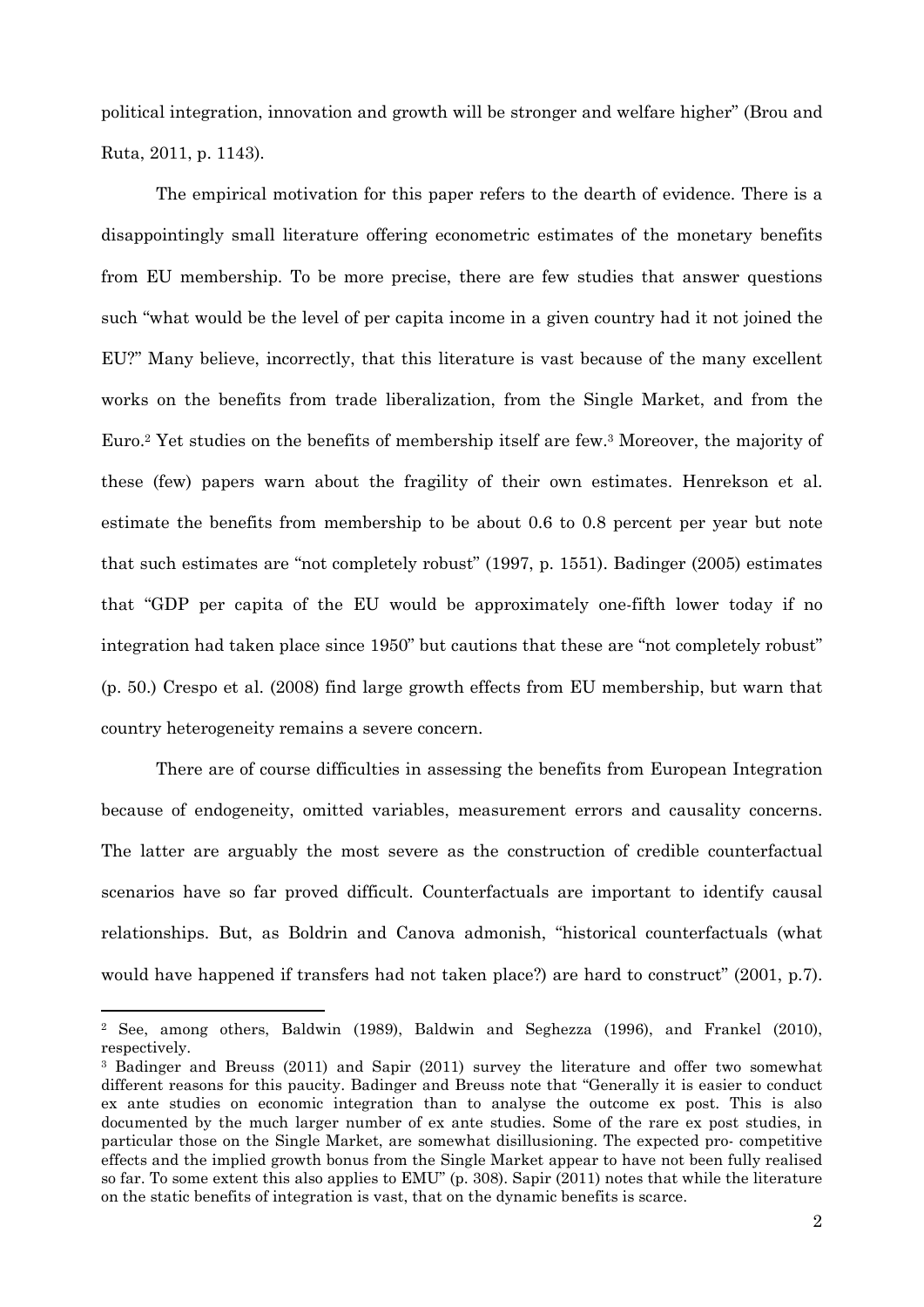Similarly, Boltho and Eichengreen caution that "imagining the counterfactual is no easy task" (2008, p.13). This paper is an attempt to construct robust counterfactuals in terms of the growth and productivity effects from European Integration, by using the synthetic counterfactuals method (or "synthetic control methods for causal inference in comparative case studies") pioneered by Abadie and Gardeazabal (2003).<sup>4</sup> We present new evidence for output and productivity effects at country level, and for various EU enlargements (1973, the 1980s, 1995 and 2004).

The main research questions are as follows: Are there tangible economic benefits from European Integration or are these benefits mostly political? Do EU members grow faster than non-EU members? Can these growth and productivity differentials be causally associated with EU membership? Or more specifically, what would have been the current levels of per capita GDP and labour productivity in these countries had they not become full-fledged EU members?

In order to construct counterfactuals, we take advantage of the "simplicity" (or binarity) of membership in the EU, as well as of the fact that the EU has experienced four major increases in membership ("enlargements") in the last four decades (1970s, 1980s, 1990s and 2000s). However, there are three important issues to bear in mind: (a) the complexity of integration, (b) its timing and (c) the matter of inter-temporal comparisons. The first refers to the fact that although EU membership is ultimately binary (a country is or is not a full-fledged EU member), there is a continuum of degrees of economic integration, which cannot be captured by a dummy variable. There are many areas over which economies integrate (finance, goods, services, technology, policies, etc.) and it is plausible that the process of integration varies across such areas as well as over time. The second difficulty refers to timing, as EU membership is announced in advance.<sup>5</sup>

<sup>4</sup> See Imbens and Wooldridge (2009) for a discussion of the synthetic counterfactuals methodology and how it compares with other recent program evaluation methods.

<sup>5</sup> This anticipation effect is not uncommon. For instance, the effects of the Euro on bilateral trade are detected already for 1998, which is the year *before* the adoption of the common currency (see Frankel, 2010, pp.177-179 for a discussion).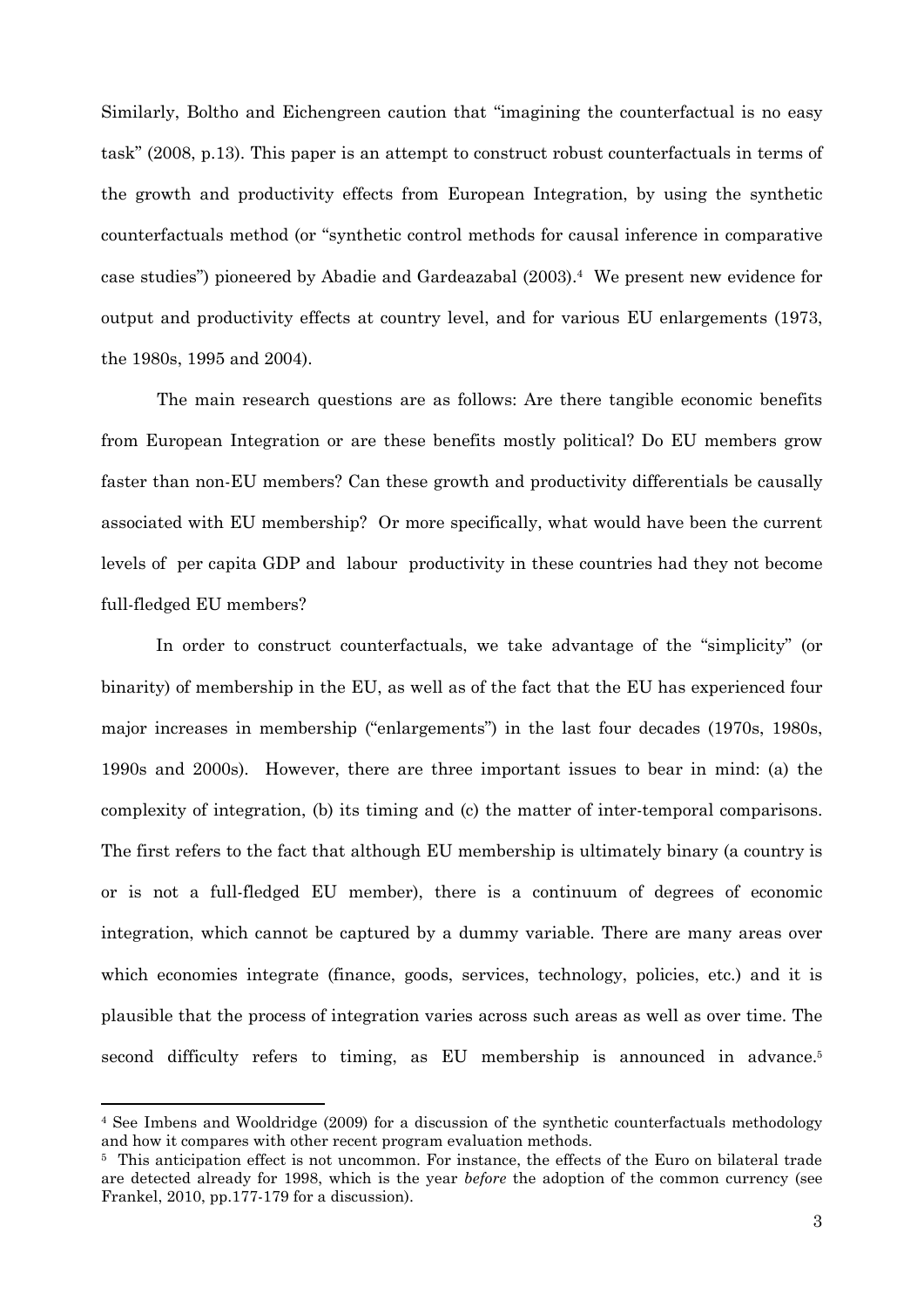Anticipation effects may reduce the relevance of the official date of EU accession as "treatment". A third important difficulty is due to the fact that enlargements were spread over time in each of the last four decades (1970s, 1980s, 1990s and 2000s). Therefore, the set of incumbent countries differs for each enlargement, which makes it difficult to compare results across enlargements. And, obviously, the more recent is the enlargement, the shorter is the post-accession period.<sup>6</sup>

Although the three issues highlighted above caution the interpretation of the results of the econometric analysis, the way we implemented the synthethic counterfactual method bias downwards the effects of integration we estimate. In this method it would be legitimate to use, for each of the new EU members, different specifications, different donor pools and different accession dates. We chose to use the same specification, donor pool and treatment dates for each enlargement. In this sense, we believe the estimates reported below are conservative estimates of the growth and productivity effects of EU accession.

The main results of the paper are as follows. The estimated growth and productivity effects from deep integration (i.e., the economic and political benefits from EU membership) are positive and substantial. Yet, there is considerable heterogeneity across countries. Surprisingly, estimates indicate that only one country experienced smaller GDP or productivity growth rates after EU accession (that is, Greece). Our estimates suggest that per capita European incomes in the absence of the economic and political integration process would have been on average 12 per cent lower today, with substantial variations across countries, enlargements as well as over time (discussed in detail below). These estimates are within the range of estimates previously obtained in the literature, which point to a minimum of 5 percent (Boltho and Eichengreen, 2008) gains in per capita income from EU accession, to a maximum of 20 percent gains (Badinger, 2005).

These estimates are robust to various measures of GDP and productivity growth, to

<sup>6</sup> It should also be taken into consideration that the "readiness criteria" has changed between the 1973 and 2004 enlargements.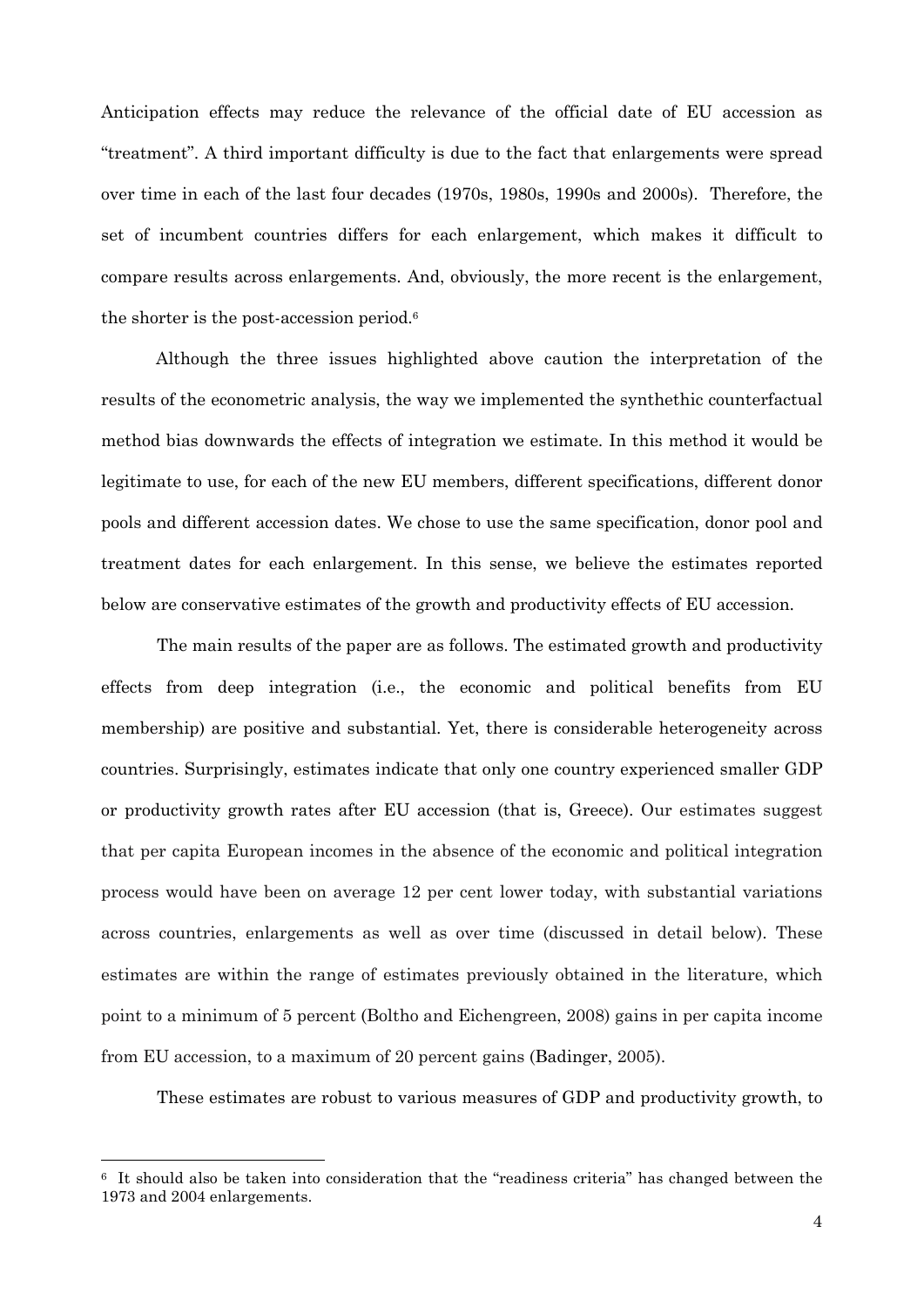whether one focuses on the dynamic or on average effects of EU membership, to changes in the donor pool of countries (ranging from the whole world to a small set of countries), and to substantial changes in the covariates used in the estimation.

The paper also makes a methodological contribution. It uses a difference-indifferences approach to address one of the main drawbacks of the synthetic counterfactual method, namely the difficulty of estimating confidence intervals for the counterfactual effects (and hence of making statements about the significance of these estimates).<sup>7</sup>

The paper is organized as follows. Section 2 briefly discusses previous attempts at estimating the growth and productivity effects from EU membership. Section 3 presents the synthetic counterfactual methodology. Section 4 introduces our baseline results. Section 5 presents and discusses various sensitivity checks including evidence on anticipation effects, difference-in-differences estimates and considerations about the introduction of the Euro. Section 6 concludes.

#### **2. Growth and Productivity Effects from European Integration**

l

Despite the destruction caused by the Second World War, the subsequent economic recovery was swift and, already by the early 1950s, most European countries had per capita GDP that were equal or above their pre-war levels (Crafts and Toniolo, 2008). This recovery was followed by a period known as the Golden Age of European growth (Temin 2002). As shown in Table 1, between 1950 and 1973 Western and Eastern Europe grew at unprecedented rates (Eichengreen, 2007). Economic and political integration are prominent among the various explanations, which emphasized that the rapid and comprehensive policy of trade liberalization generated growth payoffs in the context of both the EU-6 and EFTA.<sup>8</sup>

<sup>7</sup> Acemoglu et al. (2013) suggests a different approach to address this drawback, based on bootstrap methods.

<sup>8</sup> EFTA (European Free Trade Association) was established in 1960. The founding members were Denmark, United Kingdom, Portugal, Austria, Sweden, Norway and Switzerland (only the last two remain as members).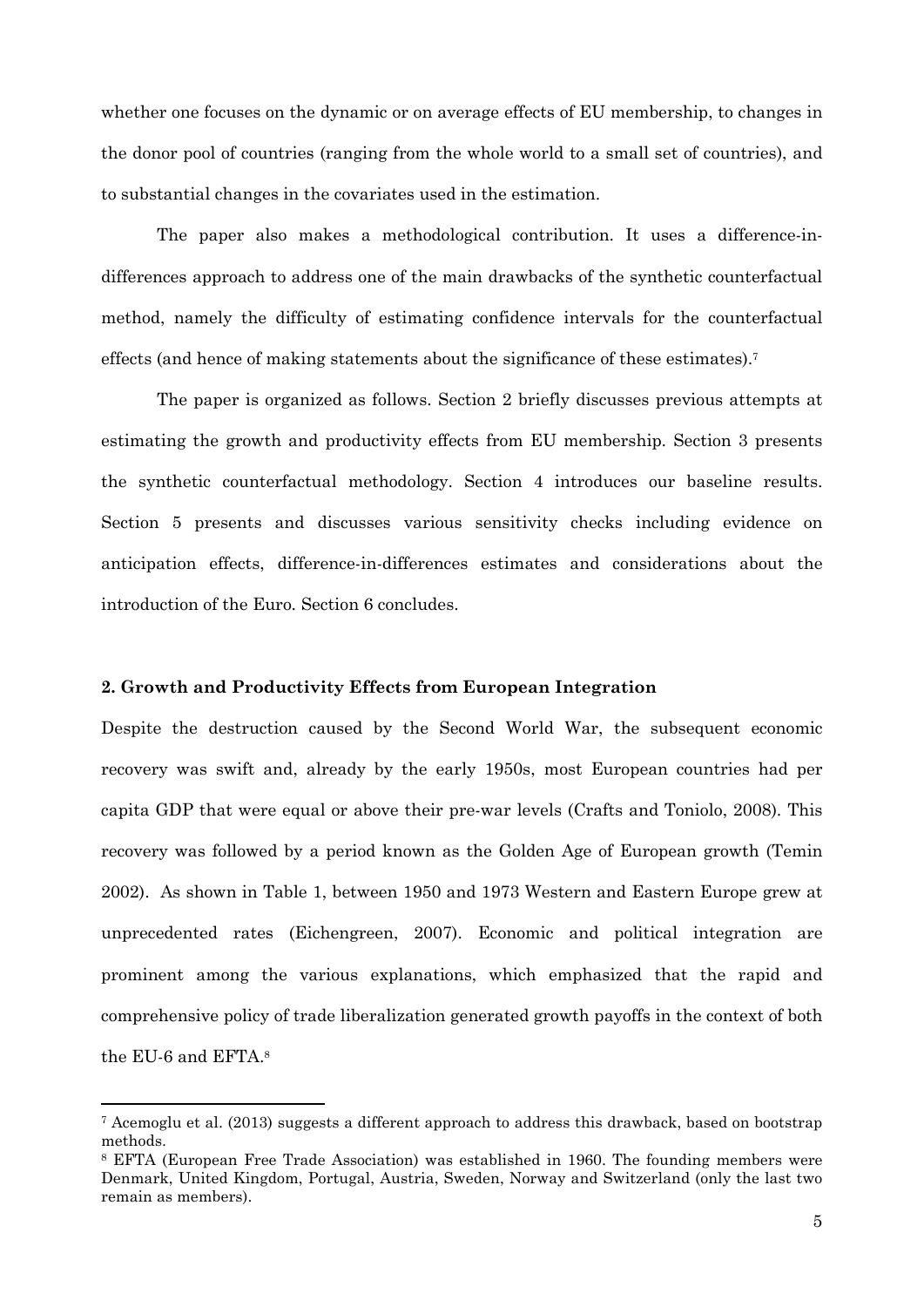#### [Insert Table 1 about here]

The process of European Integration progressed over time both in depth and in extent. The deepening of trade liberalization in the 1960s was followed by the first EU enlargement in 1973 (with the accession of the UK, Ireland and Denmark). The 1980s see further increases in EU membership (Greece in 1981 and Spain and Portugal in 1986), which were followed by deepening in terms of the Single Market policy. By its turn, this was followed by another enlargement (Austria, Finland and Sweden in 1995) and another deepening with the introduction of the common currency. This was followed by the largest of the enlargements in 2004 (and then Bulgaria and Romania in 2007 and Croatia in 2014).

The deepening and broadening of European Integration have generated substantial growth and productivity payoffs to the point that many scholars attach exceptionality to Europe, in being the only region in which one can find evidence of unconditional beta and sigma convergences (Eichengreen, 2007). Per capita incomes in Europe did catch-up with the U.S. at least until 1995, when the gap seems to have started to widen again.<sup>9</sup>

The early literature conjectured that the effects of integration on growth worked through the effects of integration on trade.10 Baldwin and Seghezza (1996) provide an excellent survey and conclude that European integration has helped to accelerate European growth because trade liberalization boosted investment in physical capital in Europe.11 A seminal contribution in the endogenous growth tradition is the work by Rivera-Batiz and Romer (1991).<sup>12</sup> They argue that economic integration for countries with similar incomes per capita leads to long-run growth effects if it accelerates technological

<sup>&</sup>lt;sup>9</sup> Three important considerations have to be kept in mind: (a) these gaps behave very differently when considering per capita GDP or GDP per hour worked (Gordon 2011); (b) there is substantial cross-country variation within Europe, and (c) the Great Recession has had substantial impact on more recent trends.

<sup>10</sup> For a critical view see Slaughter (2001).

<sup>&</sup>lt;sup>11</sup> An important issue with this earlier literature is that the evidence it generates focuses on the effects of international trade on growth and often assumes that all the increase in the trade is driven purely by intra-European integration efforts (for instance downplaying globalization).

<sup>12</sup> Jones and Romer (2010) propose an updated Kaldor list of stylized facts that stresses the importance of integration: "Fact 1: Increases in the extent of the market. Increased flows of goods, ideas, finance, and people—via globalization, as well as urbanization—have increased the extent of the market for all workers and consumers" (p. 229).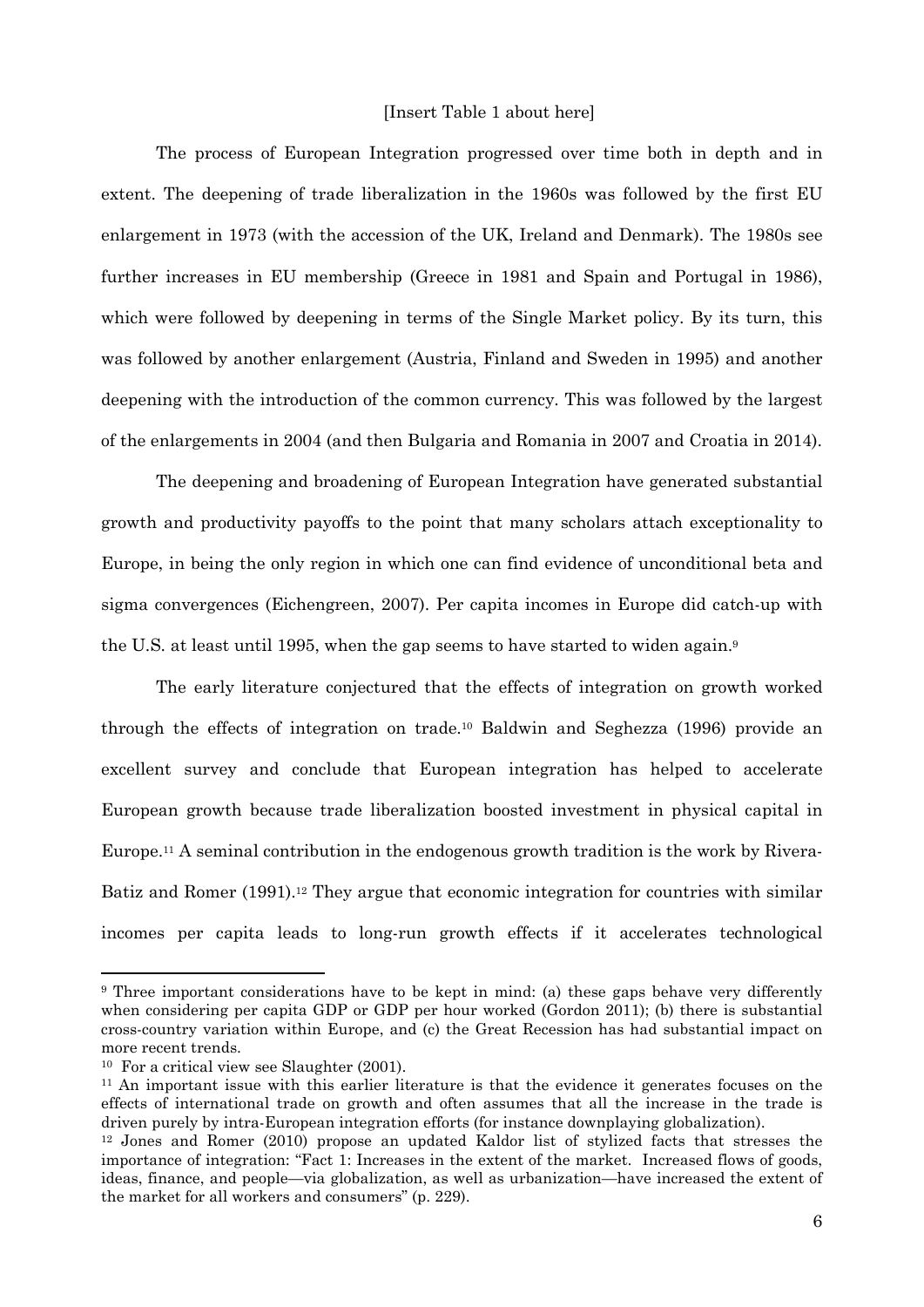innovation (mostly through larger R&D activities leading to new ideas). Such effects can also be achieved through larger trade in goods if the production of ideas does not need the stock of knowledge as an input (in the so-called lab-equipment model). In short, the effects of economic integration on growth depend on specific channels leading to possible longterm benefits either through larger flows of trade of goods or flows of ideas (Ventura, 2005). Furthermore, the growth dividend depends as well on the degree of similarity in terms of incomes per capita of the countries involved in integration. Finally, also note that models of economic integration generally abstracts from the role of institutional characteristics of the countries involved. In view of the theoretical difficulties in deriving clear-cut effects of integration on growth (which includes a lack of debate on the type of integration, i.e., deep versus shallow), empirical analysis remains paramount.

There is a large economic history literature on European Integration.13 This is closely related to (and broadly supported by) a rich growth accounting literature (e.g. O'Mahony and Timmer, 2009). Furthermore, there are several studies that associate integration (for instance, in terms of Structural Funds) with economic growth at the regional level (see Becker et al., 2010). In addition, there have been various econometric attempts to estimate the growth and productivity effects of EU membership, among them Henrekson et al. (1997), Badinger (2005), and Kutan and Yigit (2007).<sup>14</sup>

These (few) papers all warn about the fragility of their own estimates. Henrekson et al. estimate the benefits from membership to be about 0.6 to 0.8 percent per year but note that such estimates are "not completely robust" (1997, p. 1551). Badinger (2005) estimates that "GDP per capita of the EU would be approximately one-fifth lower today if no integration had taken place since 1950" but cautions that these are "not completely robust" (p. 50.) Crespo et al. (2008) find large growth effects from EU membership, but warn that country heterogeneity remains a severe concern.

<sup>13</sup> See among others Boltho and Eichengreen (2008) and Crafts and Toniolo (2008).

<sup>14</sup> For a survey, see Badinger and Breuss (2010).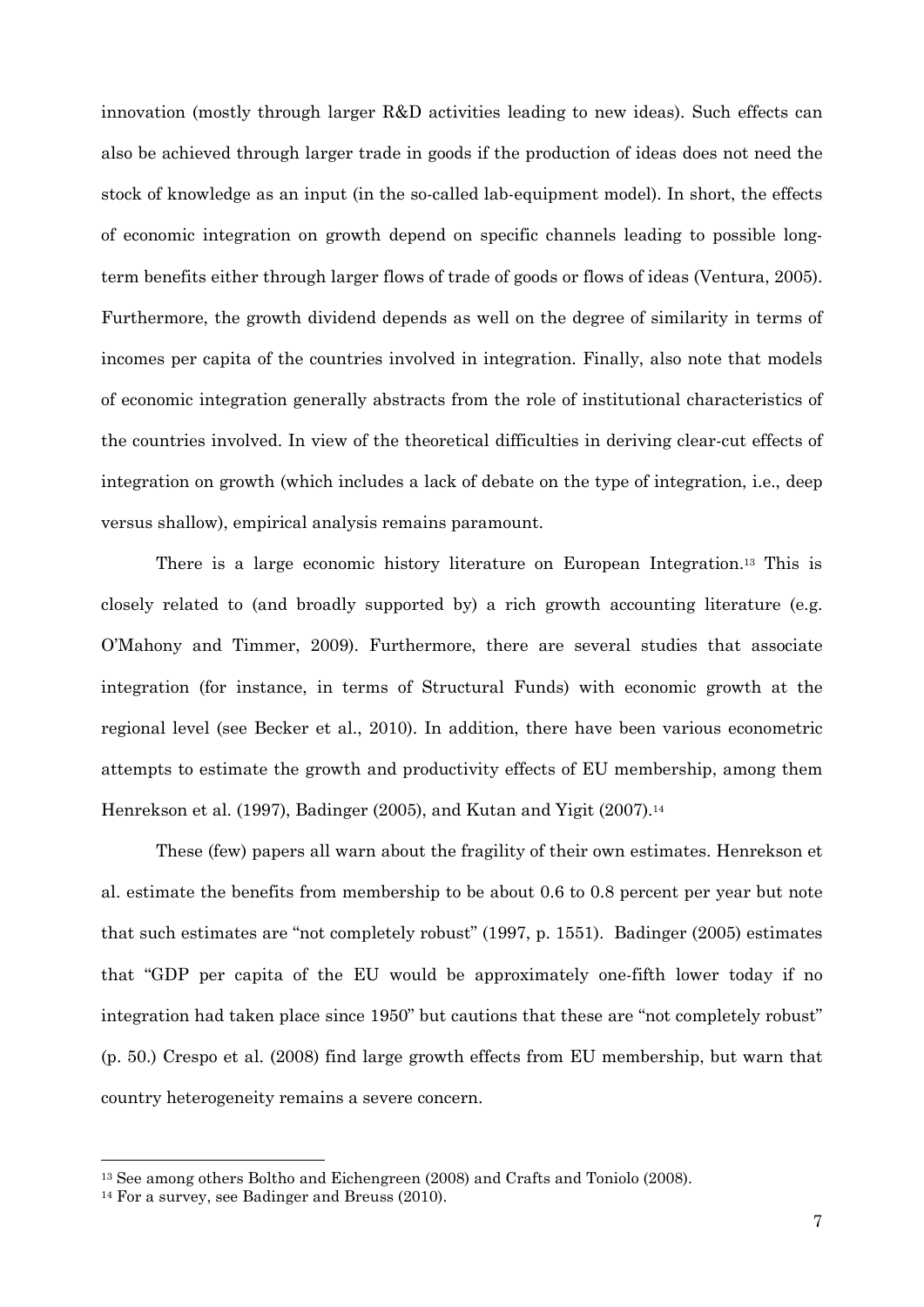In summary, there is an important literature that has attempted to directly address the issue of the growth dividends from EU membership. Most of it uses panel data econometrics and information on the 1980s and 1990s enlargements to infer the size of these growth payoffs and to assess whether or not they can be said to be permanent or temporary. We echo Eichengreen and Boltho's (2008) concern that one main difficulty in these analyses is the satisfactory identification of a benchmark, of a baseline country for comparison or a fully specified counterfactual. In our view, the literature so far has not satisfactorily addressed this difficulty and hence our goal here is to generate a set of transparent, rigorous and credible counterfactual scenarios that can support statements about causality from economic and political integration, on the one hand, and economic and productivity payoffs on the other.

#### **3. Synthetic counterfactuals: Methodological and data issues**

This paper empirically investigates whether membership in the EU has generated payoffs in terms of per capita income. In order to do that, we use a recently developed methodology, "synthetic control methods for causal inference in comparative case studies" or, in short, synthetic counterfactuals, which was developed by Abadie and Gardeazabal (2003) and Abadie et al. (2010, 2012).15 Here we estimate what would have been the levels of per capita GDP in a given country if such country had not become a full-fledged member of the European Union.

The synthetic control method estimates the effect of a given intervention (in this case, EU membership) by comparing the evolution of an aggregate outcome variable (per capita GDP) for a country affected by the intervention vis-à-vis the evolution of the same aggregate outcome for a synthetic control group. The synthetic control method answers questions such as "what would have been the level of per capita GDP in Finland after 1995

<sup>15</sup> Imbens and Wooldridge (2009) discuss the synthetic counterfactuals method among other recent developments in the econometrics of program evaluation.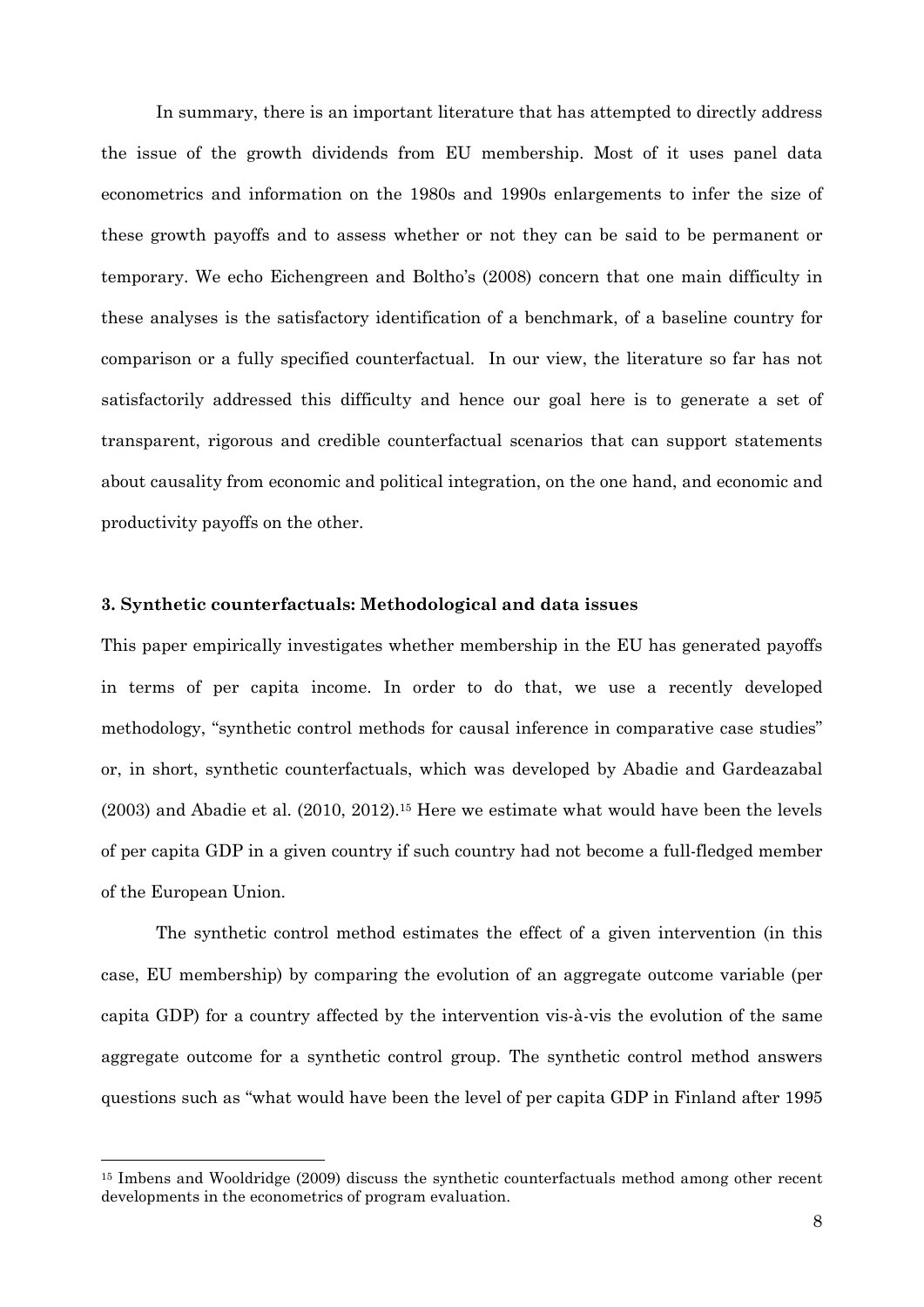if Finland had not become a full-fledged member of the EU as it did in 1995?" Below, we answer such questions for all countries that became EU members in the 1973, 1980s, 1995 and for all but two of those in the 2004 enlargement (we exclude Malta and Cyprus).

The synthetic counterfactual method focuses on the construction of the "synthetic control group," or in the words of Imbens and Wooldridge, of an "artificial control group" (2009, p. 72). It does so by searching for a weighted combination of other units (control countries), which are chosen to match as close as possible the country affected by the intervention, before the intervention or treatment occurs, for a set of predictors of the outcome variable. The evolution of the outcome for the synthetic control group is an estimate of the counterfactual. It shows what the behaviour of the outcome variable (here per capita GDP) would have been for the affected country if the intervention had (not) happened in the same way as in the control group.<sup>16</sup>

More formally, the estimation of the average effect on the treated unit is represented by:

$$
\tau_{it} = Y_{it}^I - Y_{it}^C \tag{1}
$$

where  $Y_{it}^I$  is the outcome of a treated unit *i* at time *t*, while  $Y_{it}^C$  is country *i*'s outcome at time *t* had it not been subjected to treatment (in this case, had it not become a full-fledged member of the European Union). We observe the outcome of the treated country  $Y_{it}^I$  after the treatment (with  $t \geq T_0$ ), but do not observe what the outcome of this country would be in the absence of treatment (i.e., the counterfactual,  $Y_{it}^C$ , for  $t \geq T_0$ ). Abadie et al. (2010) propose a method to identify and estimate the dynamic treatment effect  $(\tau_{it})$  considering the potential outcome for the country's  $i \in I$  under the following general model:

$$
Y_{it}^I = \delta_t + \alpha_{it} D_{it} + \nu_{it} \tag{2}
$$

 $\overline{\phantom{a}}$ 

<sup>&</sup>lt;sup>16</sup> Abadie and Gardeazabal (2003) investigate "what would have been the levels of per capita GDP in the Basque country in Spain if it had not experienced terrorism?" Abadie et al. (2010) present two further examples: "what would have been cigarette consumption in California without Proposition 99?" and "what would have been the per capita GDP of West Germany without reunification?" (2012). Other recent papers using this method include Campos and Kinoshita (2010) on foreign direct investment, Lee (2011) on inflation targeting, Billmeier and Nannicini (2013) on trade liberalization, and Acemoglu et al. (2014) on political connections.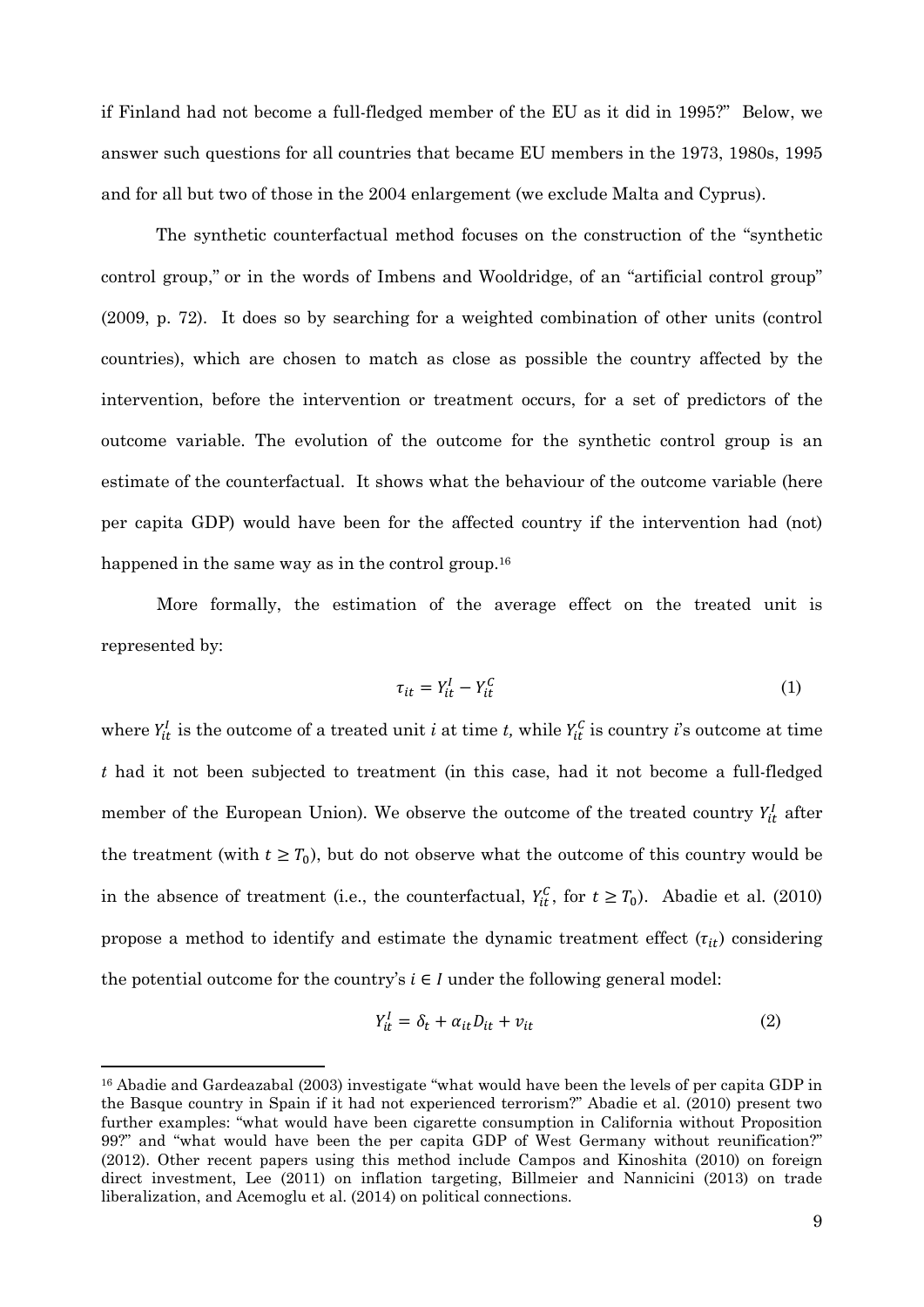$$
Y_{it}^C = \delta_t + v_{it} \tag{3}
$$

$$
v_{it} = \theta_t Z_i + \lambda_t \omega_i + \varepsilon_{it}
$$
 (4)

where  $Z_i$  is a vector of independent variables at country level (either time-invariant or time-variant);  $\theta_t$  is a vector of parameters;  $\lambda_t$  is an unknown common factor;  $\omega_i$  is a country specific unobservable term;  $\varepsilon_{it}$  is a zero-mean transitory shock, and  $\alpha_{it}D_{it} = \tau_{it}$ , where  $D_{it}$  is dummy variable which takes value 1 when the country  $i \in I$  is exposed to the treatment, and zero otherwise.

Suppose we observe the outcome  $Y_{it}$  and a set of determinants  $Z_{it}$  of the outcome for  $N + 1$  countries, where  $i = 1$  is the treated country and  $i = 2, ..., N + 1$  are the (untreated) control countries, for each period  $t \in [1,T]$ , with the intervention on country  $i =$ 1 beginning at time  $T_0 \in (1,T)$ . In order to construct a counterfactual, a weighted average of  $Y_{it}$  (with  $i = 2, ..., N + 1$ , and  $t < T_0$ ) is estimated to approximate  $Y_{it}$  (for  $t < T_0$ ), taking into account the covariates Z. The set of weights is  $W = (w_2, ..., w_{n+1})$ , with  $w_i \ge 0$  (for  $i = 2, ..., N + 1$ ) and  $\sum_{i=2}^{N+1} w_i = 1$ , thus pre-treatment:

$$
\sum_{i=2}^{N+1} w_i Y_{it} = Y_{1t} \tag{5}
$$

and

$$
\sum_{i=2}^{N+1} w_i Z_i = Z_1 \tag{6}
$$

For the choice of the optimal set of weights  $W^*$ , consider, in matrix notation,  $X_1$  the  $(k \times 1)$  vector of the treated country 1 characteristics in the pre-treatment period;  $X_c$  the  $(k \times N)$  vector of the same characteristics for the control or "donor" countries; and, *V* a  $(k \times k)$  symmetric and positive semi definite matrix, which measures the relative importance of the characteristics included in  $X$ . The optimal vector of weights  $W^*$  solves the following minimization problem:

$$
\min(X_1 - X_c W)'V(X_1 - X_c W)
$$
\n
$$
\text{s.t. } w_i \ge 0 \text{ (for } i = 2, \dots, N+1) \text{ and } \sum_{i=2}^{N+1} w_i = 1
$$
\n(7)

That is,  $W^*$  is selected to minimize the pre-treatment distance between the vector of the treated country characteristics and the vector of the potential synthetic control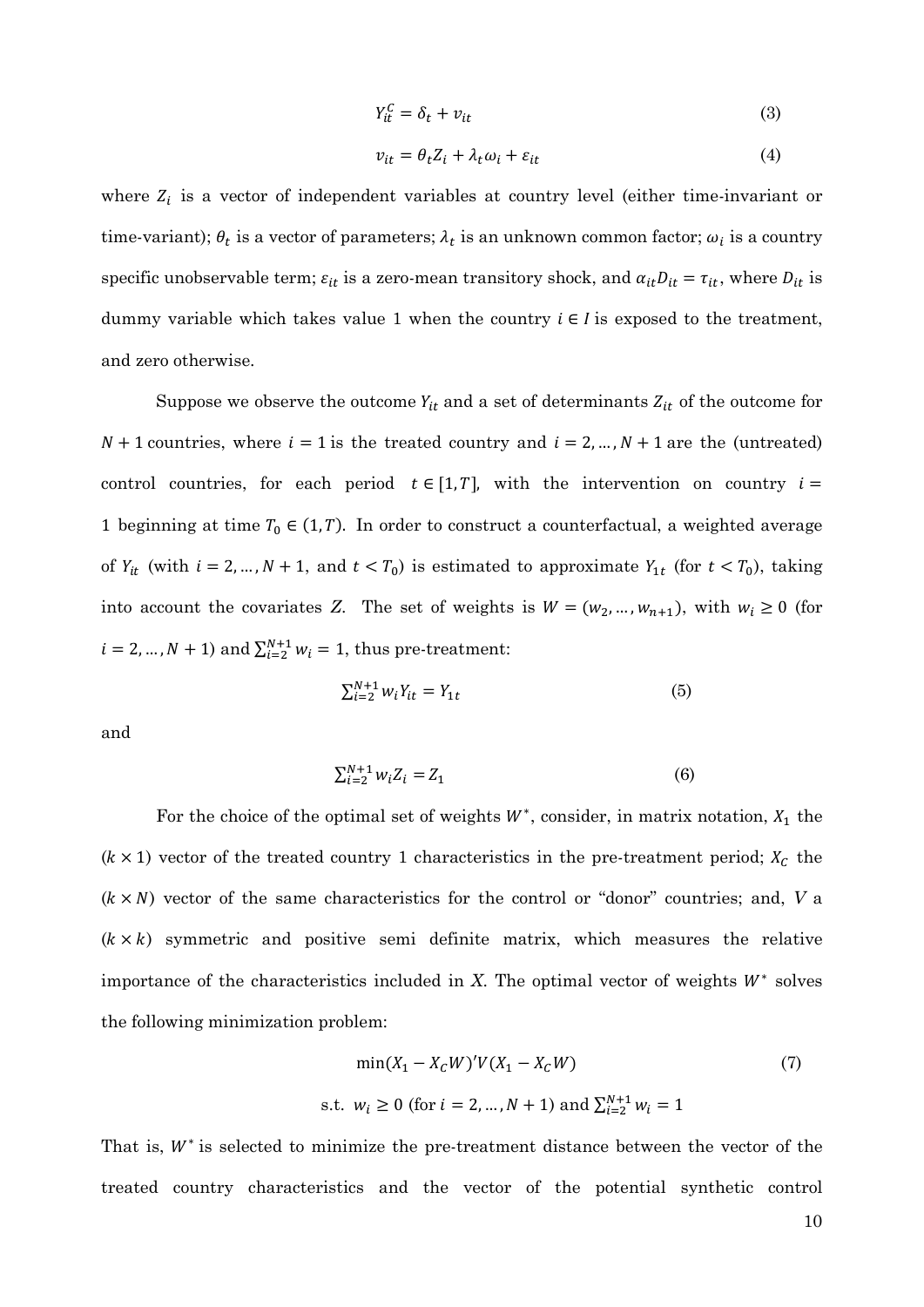characteristics.  $W^*$  is chosen to minimize the mean squared error of pre-treatment outcomes.<sup>17</sup>

The synthetic counterfactual is constructed using the optimal weight  $W^*$  so that  $\sum_{i=2}^{N+1} w_i^* Y_{it}$  (with  $t \geq T_0$ ) is an approximate estimation of  $Y_{1t}^C$ . The treatment effects are estimated as:

$$
\hat{\tau}_{it} = Y_{1t} - \sum_{i=2}^{N+1} w_i^* Y_{it} \qquad \text{for all } t \ge T_0. \tag{8}
$$

 The path of the weighted average of untreated countries (i.e. the synthetic control) hence matches or mimics the path of the treated country in the absence of treatment. The accuracy of the estimation depends on the pre-treatment distance of the synthetic control with respect to the treated country. All else equal, a longer pre-treatment period allows for a more accurate synthetic control.

The synthetic counterfactuals method entail two identification assumptions: (1) the choice of the pre-treatment characteristics should include variables that can approximate the path of the treated country, but should not include variables that anticipate the effects of the intervention; and (2) the countries used to obtain the synthetic control (those in the "donor pool") must not be affected by the treatment.

The first assumption implies that the treatment effects are not anticipated, that is, that they start in full at the date assigned for the treatment. Here, the absence of anticipation effects means that the growth effects of EU membership are to be observed only after each candidate country effectively becomes a full-fledged member. If agents form expectations that anticipate these effects (for example, if foreign investors behave as if a given country is a EU member before it actually joins the EU) the synthetic counterfactual method will generate a lower-bound estimate of the true effect because part of it occurs before the start of the treatment (EU accession in this case).<sup>18</sup>

<sup>&</sup>lt;sup>17</sup> In this paper we use the distance metric available in the STATA econometric software (the relevant command is *synth*). See Abadie et al. (2010) for further details.

<sup>&</sup>lt;sup>18</sup> In the synthetic counterfactuals below, we do find interesting evidence of anticipation. It is particularly noticeable in the 2004 enlargement (but not as much in the 1973, 1980s and 1995 enlargements). We discuss these issues in detail below.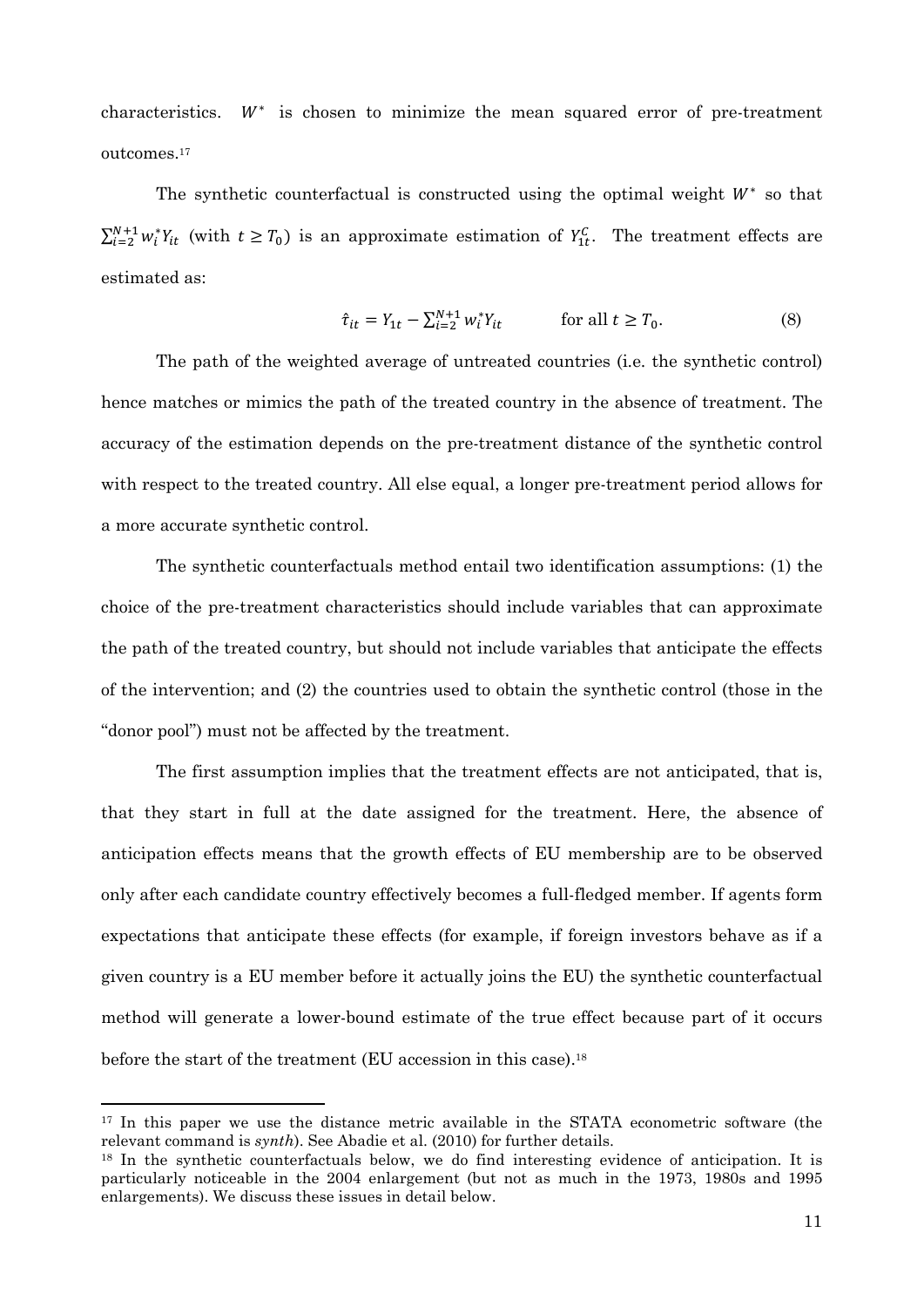The second assumption requires that countries we selected to generate the synthetic control group should not be affected by the treatment. Although this assumption clearly holds when one defines the treatment as "full-fledged EU membership," it must be recognized that integration is a continuum and not a dummy variable.19 Having in the donor pool some countries that are integrated with the EU but not full-fledged members should also help to generate lower-bound or conservative estimates of the true effect of membership, assuming that the level of per capita GDP in these "not formally integrated" countries would have been lower without "partial integration."<sup>20</sup>

Our choice of pre-treatment characteristics is based upon the specification used by Abadie and Gardeazabal (2003) but is more parsimonious. It includes the investment share of per capita GDP, population growth and initial income (all from Penn World Tables 7.0, PPP converted at 2005 constant prices), share of agriculture in value added, share of industry in value added, secondary gross school enrolment (percentage) and tertiary gross school enrolment (all from the World Bank's World Development Indicators).<sup>21</sup>

In a way, the synthetic control approach represents an extension of the differencesin-differences framework by allowing the effects on unobserved variables on the outcome to vary over time. This is similar to the "policy-experiment approach" discussed among others by Henry (2007). Moreover, it "allow(s) researchers to perform inferential exercises about the effects of the event or intervention of interest that are valid regardless of the number of available comparison units, the number of available time periods, and whether aggregate or individual data are used for the analysis" (Abadie et al., 2010). This method addresses endogeneity and omitted variable concerns but has as its main drawback the fact that it

 $\overline{\phantom{a}}$ 

<sup>19</sup> See Dorrucci et al. (2004) and Friedrich et al. (2013) for continuous indexes of economic integration in Europe, and König and Ohr (2012) for a review of recent efforts.

<sup>20</sup> Baldwin notes that "Nations such as Switzerland and Norway resisted joining but have instead signed agreements that oblige them to implement most EU laws in exchange for equal access to the EU market. They have, however, no formal input in the lawmaking process. Most nations in Europe looked at this 'regulation without representation' and decided they would have more control inside the EU despite Qualified Majority Voting" (2008 p. 128).

<sup>21</sup> Note that, following Nannicini and Billmeier (2013), we use these covariates only when they are available for at least one year in the pre-treatment period.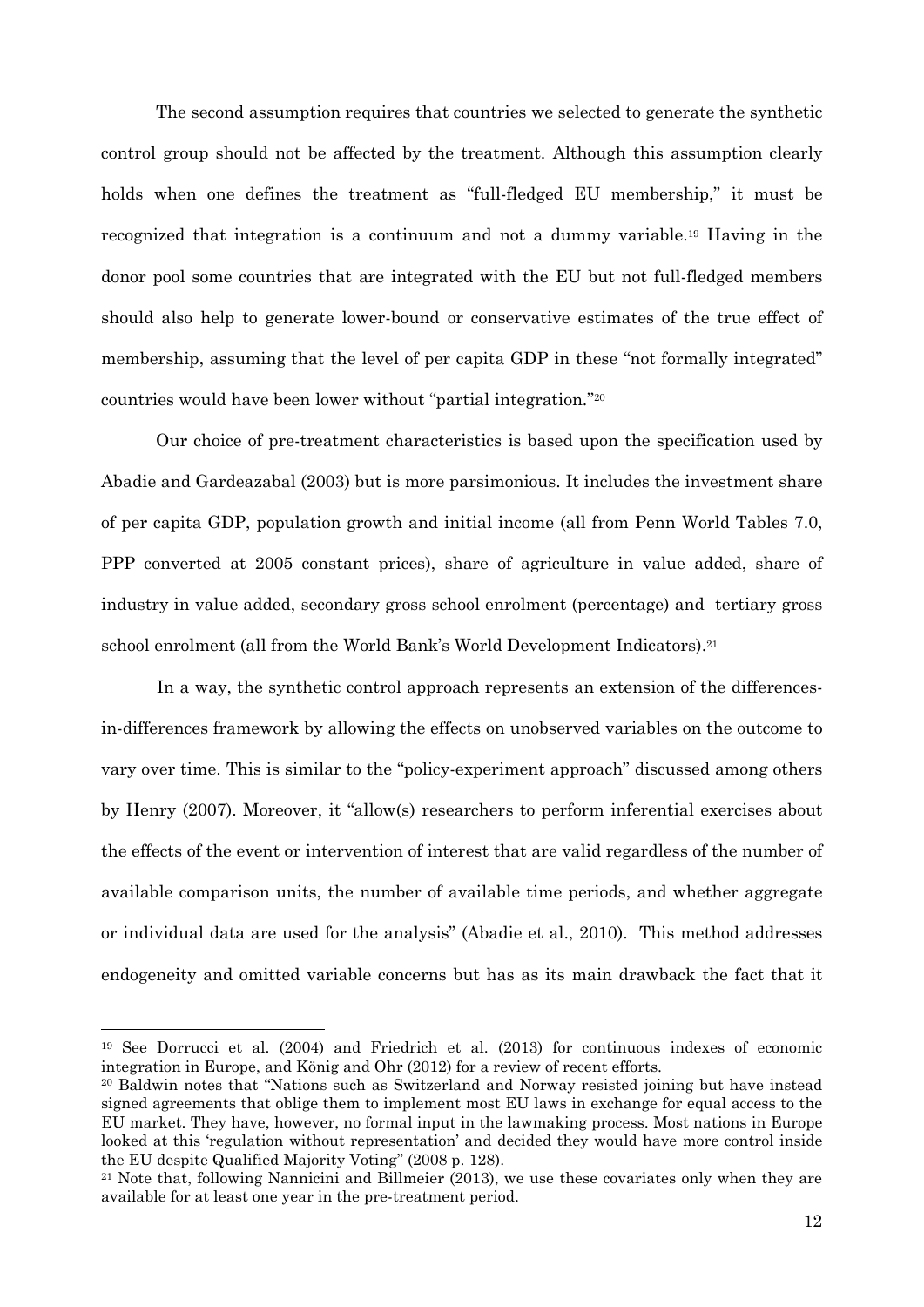"does not allow assessing the significance of the results using standard (large-sample) inferential techniques, because the number of observations in the control pool and the number of periods covered by the sample are usually quite small in comparative case studies" (Billmeier and Nannicini, 2013, p. 987). Here we implement a simple yet novel solution to this drawback, namely using the difference-in-differences estimator for the actual vis-à-vis the synthetic series (more details below). This shores up statements about the statistical significance of the effect of EU membership on per capita GDP levels *on average*, before and after.

#### **4. Synthetic counterfactuals: Baseline results**

 $\overline{\phantom{a}}$ 

The baseline synthetic counterfactual results using the methodology and data discussed above are presented in Figures 1 to 2. There are two series plotted in each. The series represented by the continuous line shows the actual per capita GDP of the country in question, while the series represented by a dashed line shows the estimated synthetic counterfactual. The question guiding each one of these exercises is: What would have been the GDP per capita levels of the country in question if it had not become an EU member? The synthetic counterfactuals are estimated for each country in all four EU enlargements, namely for Denmark, Ireland and the UK in 1973, Greece, Portugal and Spain in the 1980s Southern enlargement, for Austria, Finland and Sweden in the 1995 Northern enlargement and for the Eastern European countries in the 2004 enlargement.<sup>22</sup> The results are presented for a donor pool of countries originally used by Bower and Turrini (2010). The reported results are robust to large changes in donor pool (from the whole world to a selected number of countries), suggesting this specific donor pool is not critical.<sup>23</sup>

<sup>&</sup>lt;sup>22</sup> We have excluded from our analysis Cyprus and Malta because their relative small size (and the difficulties this generate to find good matching experiences) and Bulgaria and Romania because the period post-EU membership is precariously short.

<sup>&</sup>lt;sup>23</sup> We have experimented with various "country donor pools" and the results below are robust to the most dramatic changes, that is (see Table A.5 in Appendix), to using the whole world,a few selected EU geographical neighbors, or countries that experienced "low volatility" of growth rates during the periods of analyses (to ensure that results are not driven by shocks on the donor countries). The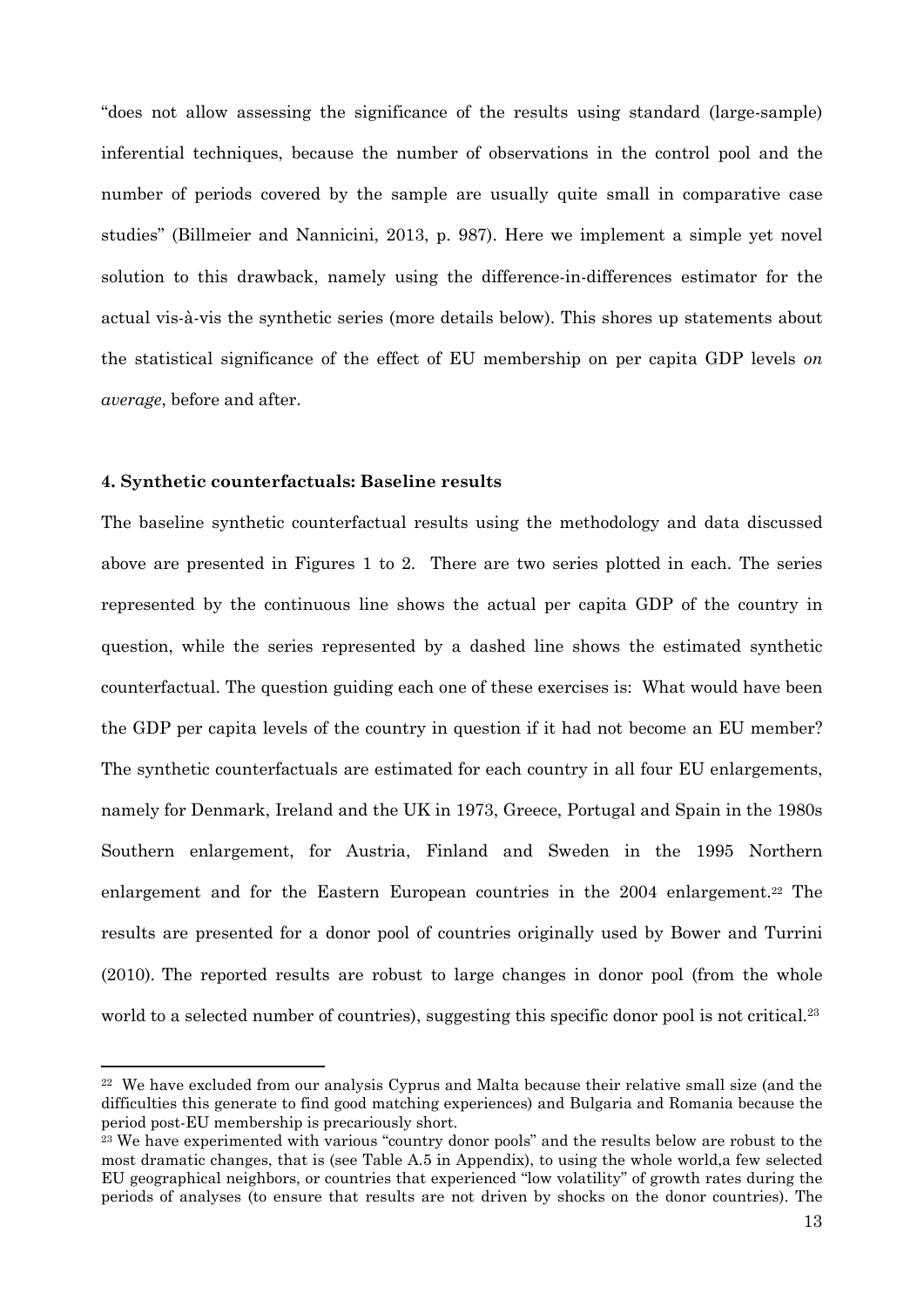Let us consider, as an example, the case of Spain. Figure 1 shows the evolution of real per capita GDP in Spain between 1970 and 2008. Spain became a full-fledged member of the EU in 1986 and hence this is the year the treatment was administered (as shown by the vertical dotted line). The weights for the countries in the donor pool are reported in the Appendix. The set of optimal weights for "synthetic Spain" are 0.358 to New Zealand, 0.373 to Brazil and 0.268 to Canada (and, for example, 0% for Albania or Japan). The graph shows the actual Spanish per capita GDP levels between 1970 and 2008 (continuous line) with the dotted line plotting the same values for the synthetic counterfactual, that is, for a synthetic Spain that did not become a full-fledge EU member in 1986. The results suggest that per capita GDP in Spain would be considerably lower today had it not joined the EU in 1986. Indeed, they show it would have been lower in every single year since 1986. The actual and the synthetic Spain series are reasonably close and move together before 1986, while they start to diverge in or around 1986. This indicates there was little anticipation or delay of the effects from EU membership. Furthermore, the gap between actual and synthetic Spain seems to be constant, suggesting that the benefits from EU membership in this case are more likely to be permanent than temporary. The results for Portugal are similar, with sizeable, and permanent for per capita GDP, benefits from EU membership. The main country donors to the construction of per capita GDP series of "synthetic Portugal" are Philippines and Chile (weights of 0.239 and 0.237 respectively). Overall, these results show substantial increases in per capita GDP for all countries that joined the EU in the 1980s and in 2004, with Greece as the only exception.

results reported in this paper are for an intermediary donor pool originally from Bower and Turrini (2010) which contains the following non-EU countries: Argentina, Australia, Belarus, Brazil, Canada, Chile, China, Hong Kong, Colombia, Croatia, Egypt, Indonesia, Iceland, Israel, Japan, Korea, Morocco, Mexico, Macedonia, Malaysia, New Zealand, Philippines, Russia, Singapore, Switzerland, Thailand, Tunisia, Turkey, Ukraine, and Uruguay.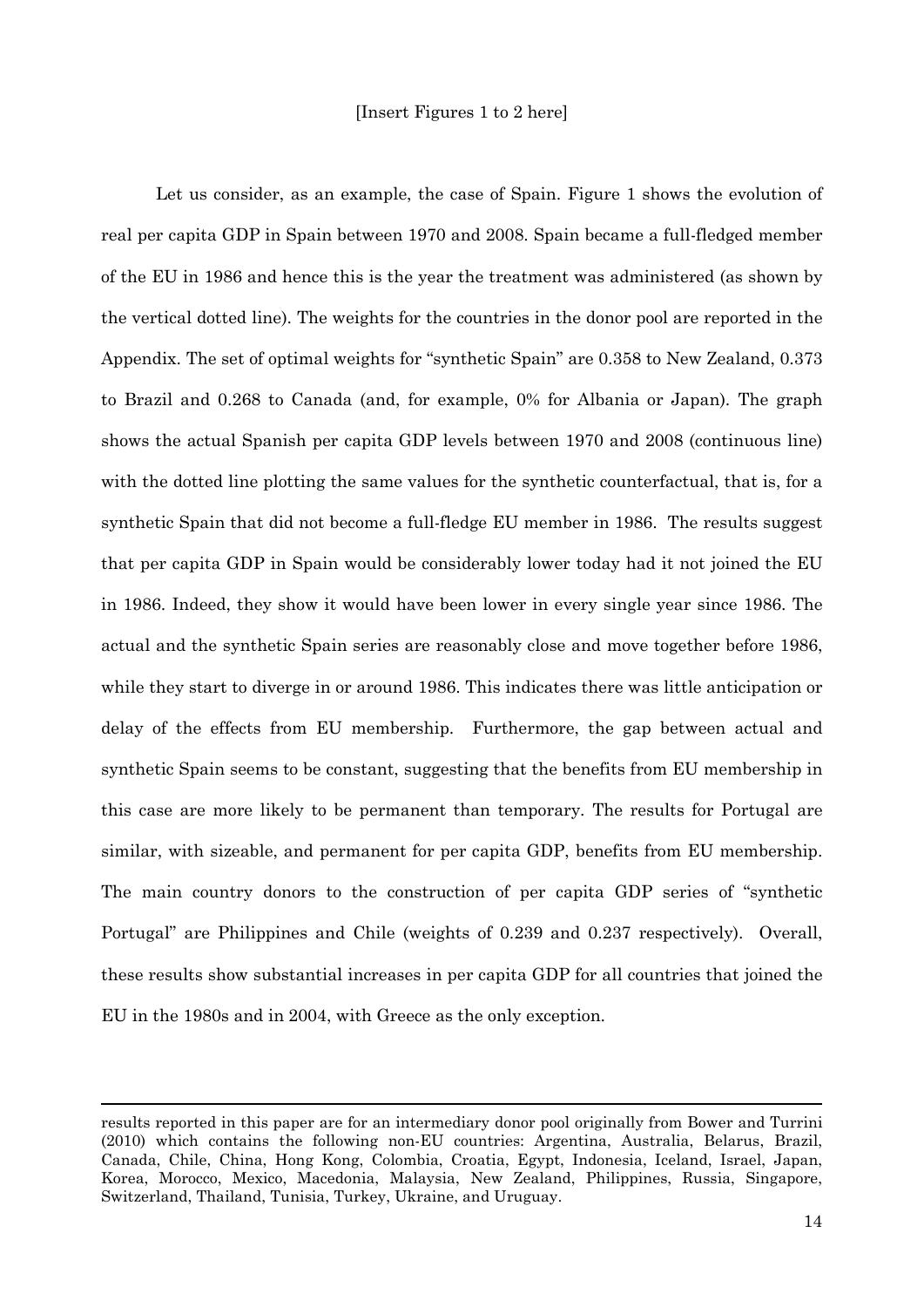The results for the remaining country that joined the EU in the 1980s (Greece in 1981) deserve attention. The estimates show that Greek per capita GDP would have been higher if Greece had not become a full-fledged EU member in 1981. However, notice that, on the positive side, the gap shrinks over time, suggesting that the strength of this statement weakens during the latter part of the time window (after 1995). But does this imply Greece would be better off leaving the EU as quickly as possible? This is surely not the point we are making. From 1981 to 1995, growth rates in the EU were relatively higher and Greece experienced divergence (Vamvakidis, 2003). The opening up of the uncompetitive domestic industry may have been too sudden.<sup>24</sup> Yet entry into the economic and monetary union represents a turnaround, with growth rates faster than in the EU for 1996-2008, driven by shipping, tourism and the financial sector. Mind the latter is one of the few sectors in which structural reforms were implemented (Mitsopoulos and Pelagidis, 2012). Until the Crisis, integration delayed a broad range of structural reforms in Greece. Signs are that this is now slowly changing (Fernández-Villaverde et al., 2013).

In the Summer of 1961, Denmark, Ireland and the UK submitted official applications for accession to the European Communities.25 When France vetoed the UK application, the other candidates withdrew (Bache et al., 2011). Applications were resubmitted and, in 1969, accepted with accession in 1973. The results suggest that per capita GDP would be considerably lower in these countries had they not joined the EU in 1973. The actual and the synthetic series are reasonably close before 1973 (more so for labour productivity than per capita GDP), while they since diverge, indicating that there was little anticipation of the effects from EU membership.<sup>26</sup> In addition, the difference

 $\overline{\phantom{a}}$ 

<sup>&</sup>lt;sup>24</sup> In 1976, the Council of Ministers extraordinarily rejected the European Commission's view which was against opening accession negotiations with Greece and in favour of delaying entry until Greek producers were deemed able to compete in the Common Market.

<sup>&</sup>lt;sup>25</sup> Recall that these three countries were founding members of the European Free Trade Area (EFTA). EFTA was successful at increasing trade among its members, but not as successful as the European Community. Also note that at the time of entry, Denmark was the richest of the three, with Ireland's per capita GDP comparable to (slightly higher than) the UK's. In terms of GDP size, the UK was and remains the (much) larger economy.

<sup>26</sup> This is generally true for all countries here, with the exception of Finland's per capita GDP but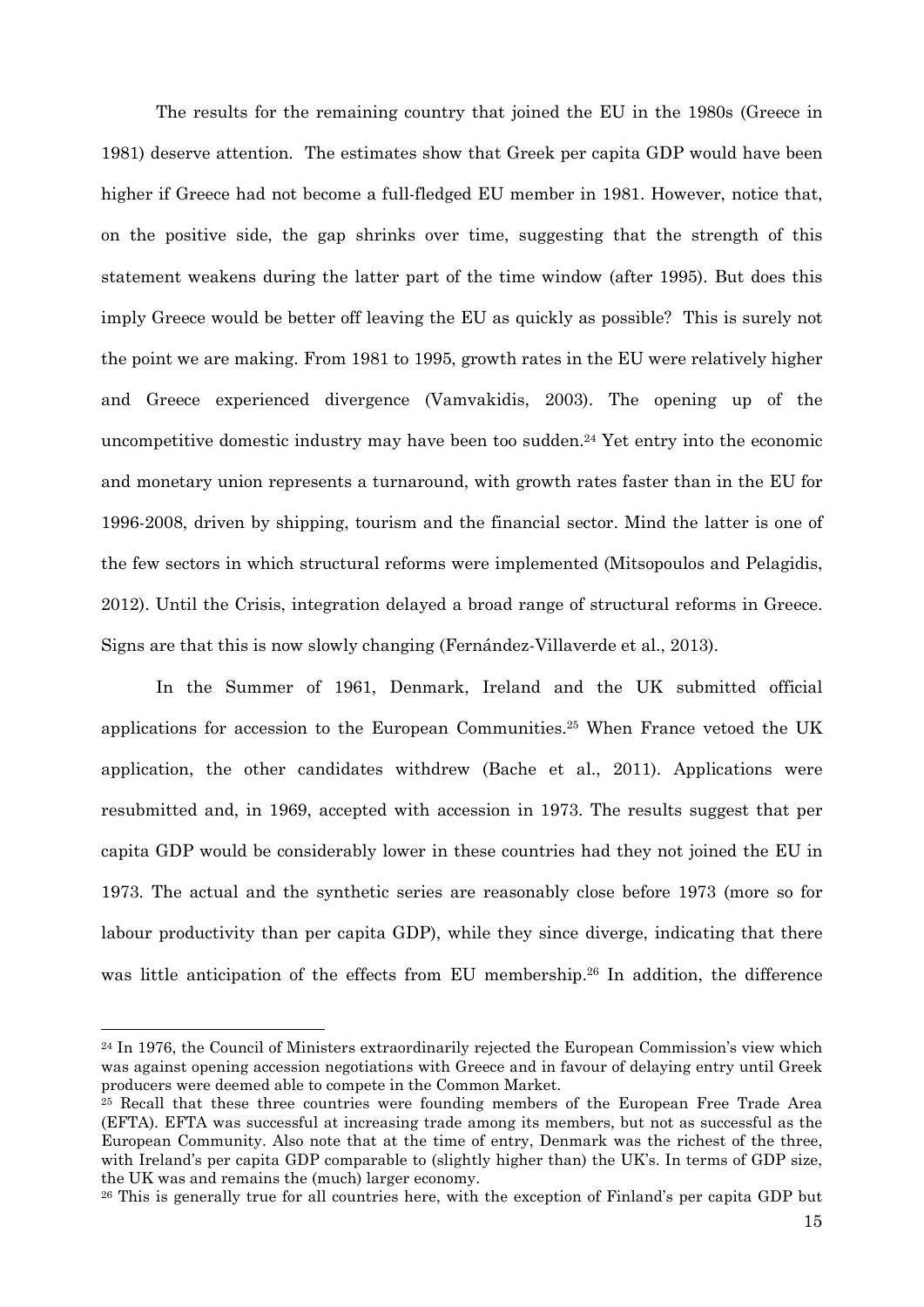between actual and synthetic does not diminish, suggesting that the benefits from membership seem more likely to be permanent than temporary. The dynamics of these benefits is noteworthy. For example, the benefits from EU membership for the UK (although substantial throughout) may have slowed down in later years while for Ireland they seem to have accelerated instead. This suggests that the UK benefited more from the Single Market while Ireland did benefit mostly from the common currency.<sup>27</sup>

In 1995, Austria, Finland and Sweden joined the EU. The results for Austria and Finland suggest that EU membership generated permanent dividends in terms of per capita GDP. In the case of Finland, the pre-treatment matching is good especially considering the depth of the economic crisis the country went through in the early 1990s. The results for Sweden show a more nuanced picture in that there seem to have been less effect from EU membership in terms of per capita GDP. Overall, the estimated payoffs from EU membership for Sweden, and to a lesser extent Austria and Finland, seem small compared to those in the 1973 enlargement. One interpretation is that when these latter three countries joined the EU they already had a relatively high level of per capita income.28 We believe this interpretation may be incorrect and this is in part due to the similar payoffs from 1973 and 1986 enlargements An alternative explanation is the possibility that the 1973 countries designed, implemented and benefited from the Single Market (1986-1992) and, especially in the case of Ireland, from the common currency (as well as from attendant advances in financial integration). The main impediment for the 1995 countries to join was political (the Cold War) and their benefits from EU membership seem mostly in terms of labour productivity (and less in terms of per capita GDP). Future research should

 $\overline{\phantom{a}}$ 

this is mostly due to the Finnish banking crisis of 1991-1993.

<sup>&</sup>lt;sup>27</sup> In spite of the sharp contraction of output that Ireland suffered during the Great Recession, its

GDP per capita (in PPP) remains in 2014 ten per cent higher than that of the UK (according to IMF WEO data).

<sup>&</sup>lt;sup>28</sup> The "per capita income gap at entry" is the percentage difference between the per capita income average of existing members and that of candidate countries, in USD PPP, for the official accession year. We calculate that candidate countries in 1973 had on average 96% of the per capita income of existing members, in the 1980s this was 63%, in 1995 this was 103%, while in 2004 it was 45%. Interestingly, the actual figure for Greece in 1981 and Portugal and Spain in 1986 is the basically the same (63%) and that for East Germany in 1990 is surprisingly close (64%).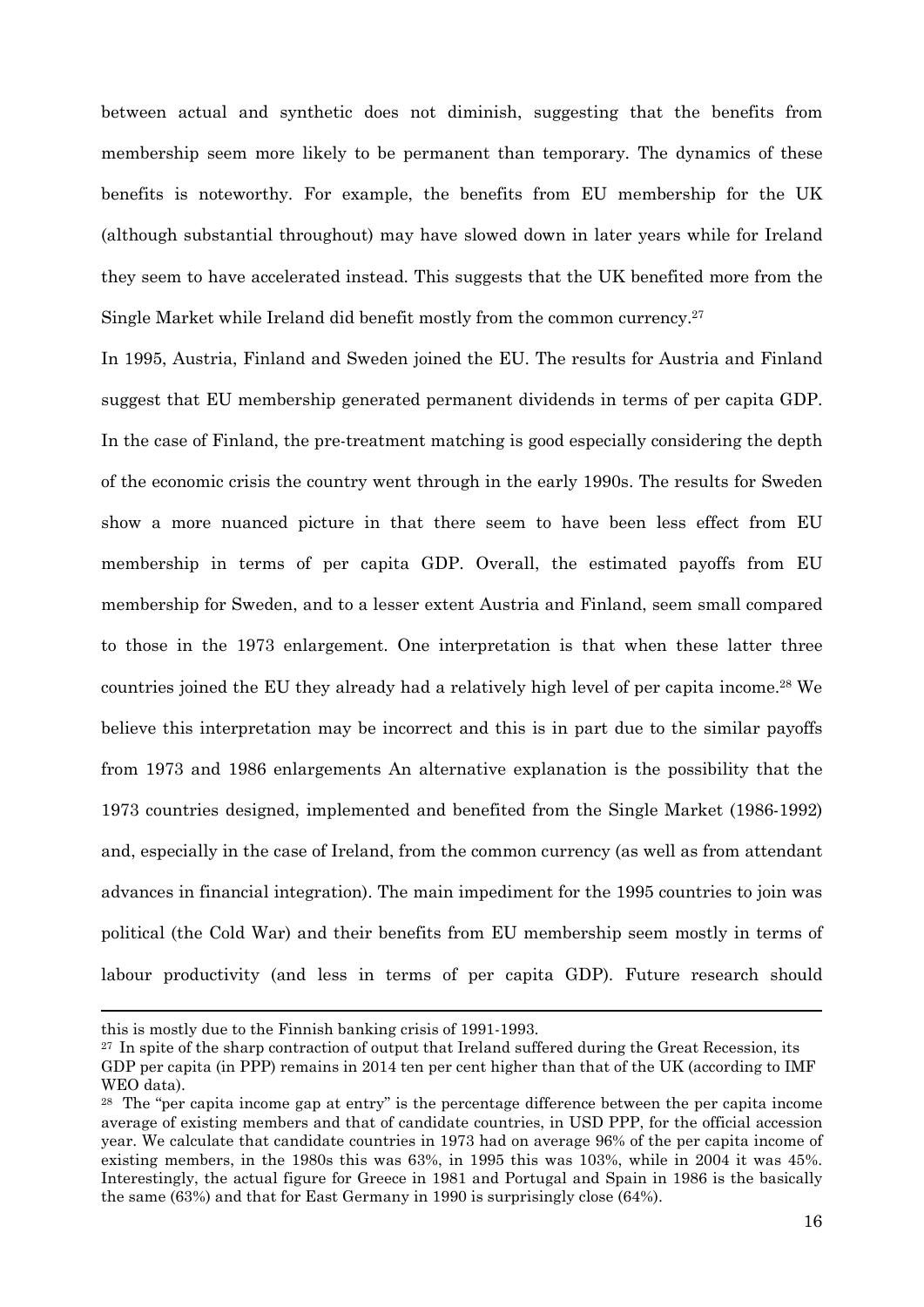investigate fully the reasons for the relatively worse performance of the 1995 class. One line of inquiry we deem worth pursuing stresses institutions. If the bulk of the benefits the EU provide is to encourage institutional change than one would expect the potential gains that membership could generate in Austria, Finland and Sweden in 1995 to be indeed smaller than those in Denmark, Ireland and UK in 1973.

 Let us focus on the results for the Eastern European countries that joined the EU in 2004. The picture is somewhat mixed in this case, as benefits from EU membership starting appear few years before the actual accession date: that is, there seems to have been anticipation of the effect. With this caveat, which we will discuss in detail in section 5, overall these results show satisfactory pre-treatment matching. However, for some countries the benefits are quite clear, while for others they are difficult to identify. Countries in the first group include Estonia, Latvia, Lithuania, while countries in the latter group are basically the Czech Republic, Poland, Slovakia, Slovenia and Hungary. Notice that, for instance, in the case of Poland we report negative payoffs from membership but these are because in this version of this paper we decided to use a more parsimonious specification throughout that, inter alia, excludes trade openness. Once we account for the power of anticipation effects (details in next section), these benefits from EU membership are found to be positive. To put it differently, trade openness seems to be a crucial mechanism through which countries benefit from EU membership, and this is particularly strong for the 2004 enlargement.

 In summary, the synthetic counterfactual methodology seems effective in identifying the dividends in terms of per capita GDP from EU membership. Further, they indicate that these dividends are positive and that they often tend to be substantial and long lasting in spite of heterogeneity across countries (we discuss differences in the magnitude of these effects in the next section). Specifically, per capita GDP or productivity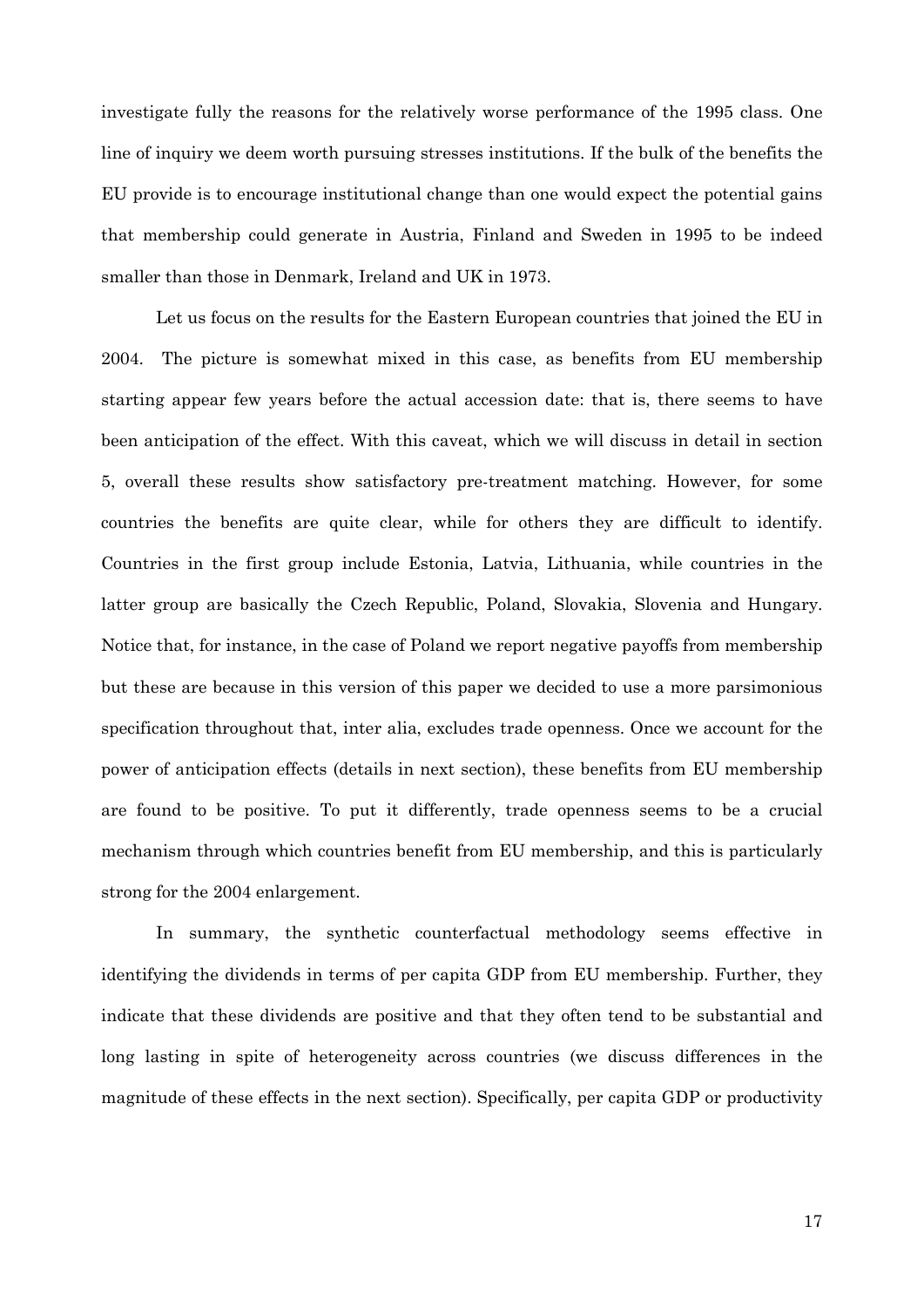levels29 significantly increase with EU membership in Denmark, Ireland, United Kingdom, Portugal, Spain, Austria, Finland, Estonia, Latvia and Lithuania. The effects are smaller but still positive, for Sweden, Czech Republic, Slovakia, and Slovenia. Finally, and surprisingly, the evidence supports the view that only one country (Greece) experienced lower per capita GDP or productivity compared to its counterfactual after EU accession.

#### **5. Anticipation effects, difference-in-differences and understanding EU benefits**

The objective of this section is to further probe the baseline results above. We discuss three extensions: (a) "placebos in time" in order to assess anticipation effects; (b) difference-indifferences estimates for the comparison between the actual and the synthetic series to make conventional statistical significance statements; and (c) analysis of the potential determinants of the cross-country variation of the benefits from EU accession.<sup>30</sup>

Firstly, we carry out a robustness test to account for the possibility of "anticipation effects," in particular in the context of the 2004 Eastern enlargement. This is because the 2004 Eastern enlargement might have been different in various aspects (see Elvert and Kaiser, 2004, and Bache et al 2011). The Eastern enlargement was the largest in terms of entrants but it also required substantial institutional change and this partly explains why it took longer.31 In order to evaluate the importance of these anticipation effects we reestimate the synthetic counterfactuals but instead of using the official accession date (in this case, 2004) we specify 1998 as the treatment year. As the Figure 3 shows, for per

<sup>29</sup> See Figure A.1, A.2 and A.3 in Appendix for the synthetic counterfactual results on labor productivity.

<sup>&</sup>lt;sup>30</sup> In the Appendix, we report placebo tests on donor countries. The results from placebo tests broadly support our main conclusions above and are reported in Figures A.4 to A.7. Such placebo tests compare the effects on the treated country with those obtained by subjecting the donor countries to the same treatment. In most of the cases, the effect on the EU countries is greater than the effects on the donor countries (however notice that in some donor countries the pre-treatment mismatch is very large). An extension we do not report in this version refers to the use of regional data for the 1995 enlargement.

<sup>31</sup> Kutan and Yigit (2007) present econometric evidence supporting the view that the 1980s and 1990s enlargements did not suffer from severe anticipation effects. They estimate structural breaks in GDP and productivity series and report that they occur substantially close to the "official" accession dates.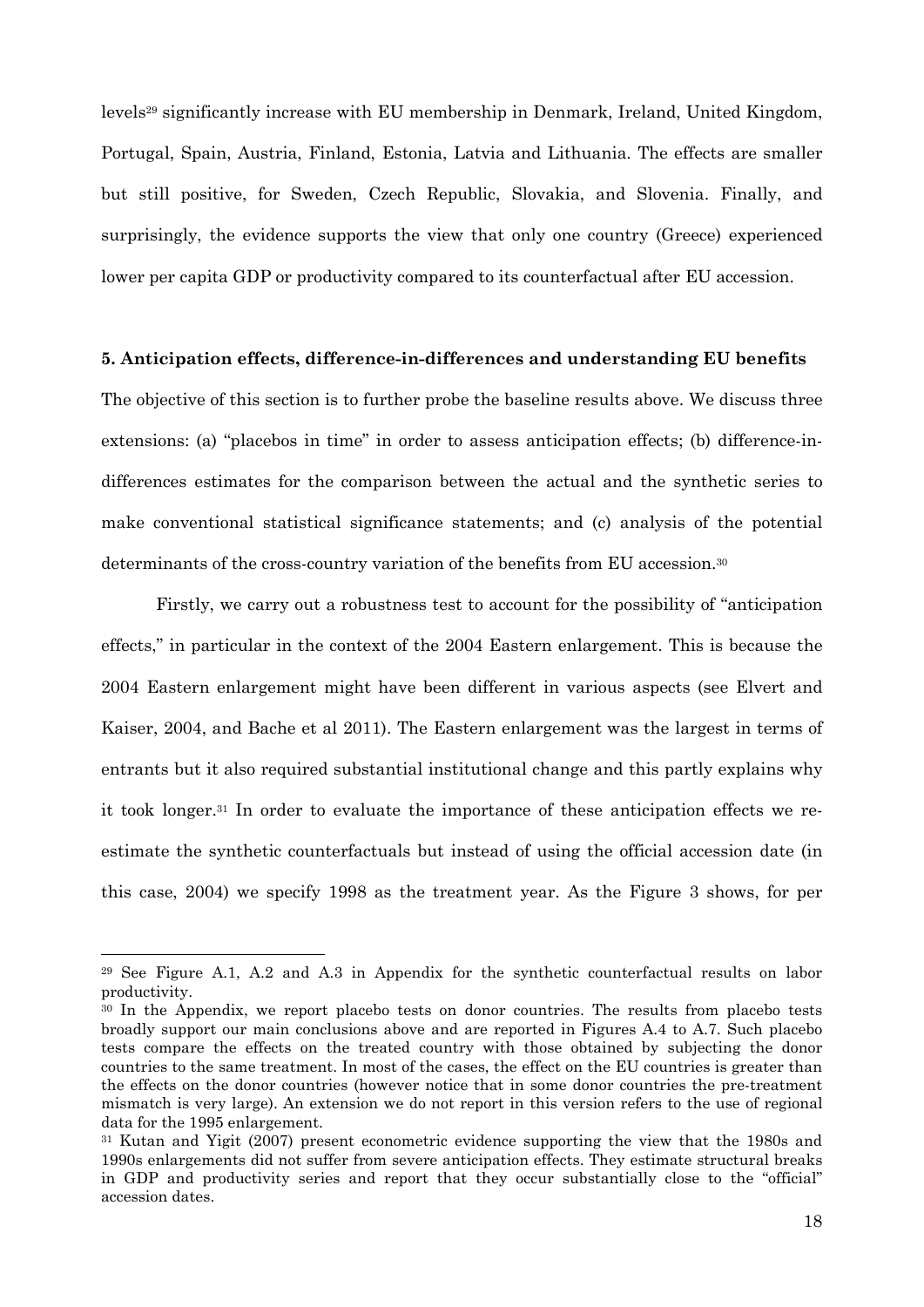capita GDP anticipation effects seem to matter as there is evidence that the positive growth dividends from EU membership are larger once these are taken into account (with the exception of the Czech and Slovak Republics).

#### [Insert Figure 3 about here]

Second, we address one well-known drawback of the synthetic control method, namely the fact that there is no accepted way of carrying out standard hypotheses tests and, consequently, there is a limited amount one can say about the confidence that can be attached to the estimates. Therefore, we estimate difference-in-differences models for the actual and synthetic series of each country so as to be able to make statements about the level of statistical significance of their differential.32 In order to do that one incurs a cost, namely that the statistical tests are necessarily run for differences before and after, that is, for average values before and after treatment. Perhaps statistical significance will be harder to attain for those countries in which these gaps are not constant over the posttreatment window. This is why these results may be somewhat conservative. Table 2 reports these tests, first for each country and then for each of the four enlargements, and for both GDP and labour productivity series.

#### [Insert Table 2 about here]

 The results in Table 2 confirm, for average effects, that the economic benefits from EU membership estimated above are substantial. That is, the differences between the synthetic counterfactual series and the actual series are statistically significantly different from zero. This is the case for Denmark, United Kingdom and Ireland (both for GDP per capita and for labour productivity), Spain (for GDP), Portugal (both for GDP and for labour

<sup>&</sup>lt;sup>32</sup> See Bertrand et al. (2004) for a critique of the difference-in-differences approach.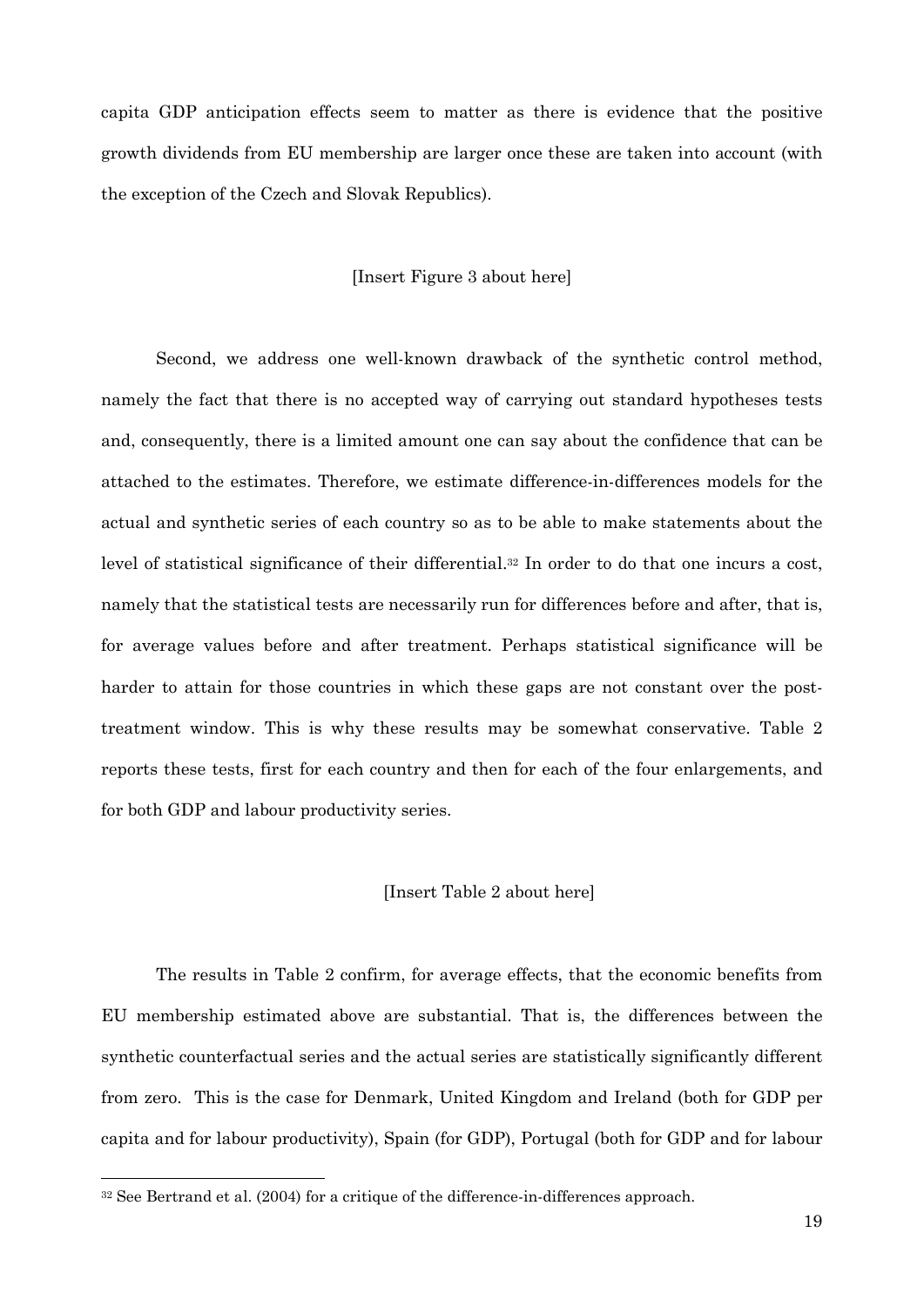productivity), Greece (note the average effect is negative), and Austria (both for GDP and for labour productivity). There are no significant *average* differences in the cases of Sweden and Finland. Considering the 1998-anticipation effects on the 2004 enlargement, differences are also not statistically significant for the Czech Republic, Poland, Slovakia and Slovenia (for GDP per capita). This contrasts to the cases of Estonia, Hungary, Latvia, and Lithuania in which the differences (pay-offs) are significant both for GDP per capita and for labour productivity and Slovenia for labour productivity.

 In summary, the difference-in-differences estimates provide support to the synthetic counterfactuals results, especially in the case of the 1970s and 1980s enlargements. For the countries of the 1995 enlargement and for Eastern countries, these results are somewhat weaker, which may be due to the fact that these averages are for shorter posttreatment periods (compared to the previous enlargements).

 Difference-in-differences allows us to generate additional results for each of the four enlargements individually (by pooling Greece into the 1986 enlargement). These are presented in the bottom panel of Table 2. The growth dividends from EU membership for the countries that became EU members in 1973 are positive and statistically significant at conventional levels. For the 1980s enlargement, statistical significance is observed for per capita GDP when we exclude Greece. For the 1995 enlargement, the average labour productivity effects are statistically significant, while the same can be said for the per capita GDP and productivity effects in the 2004 enlargement.

 The difference-in-differences results in Table 2 complement the synthetic counterfactual results in the sense that they allow us to state that the average differences in GDP or productivity are statistically different after EU membership. However, what about the magnitude of these effects? Table 3 reports a simple calculation of the differences between before and after EU accession (that is, the differences between their actual and their levels predicted by the synthetic counterfactuals), for each country, in percentage terms (in the case of GDP per capita) and in percentage points (in terms of per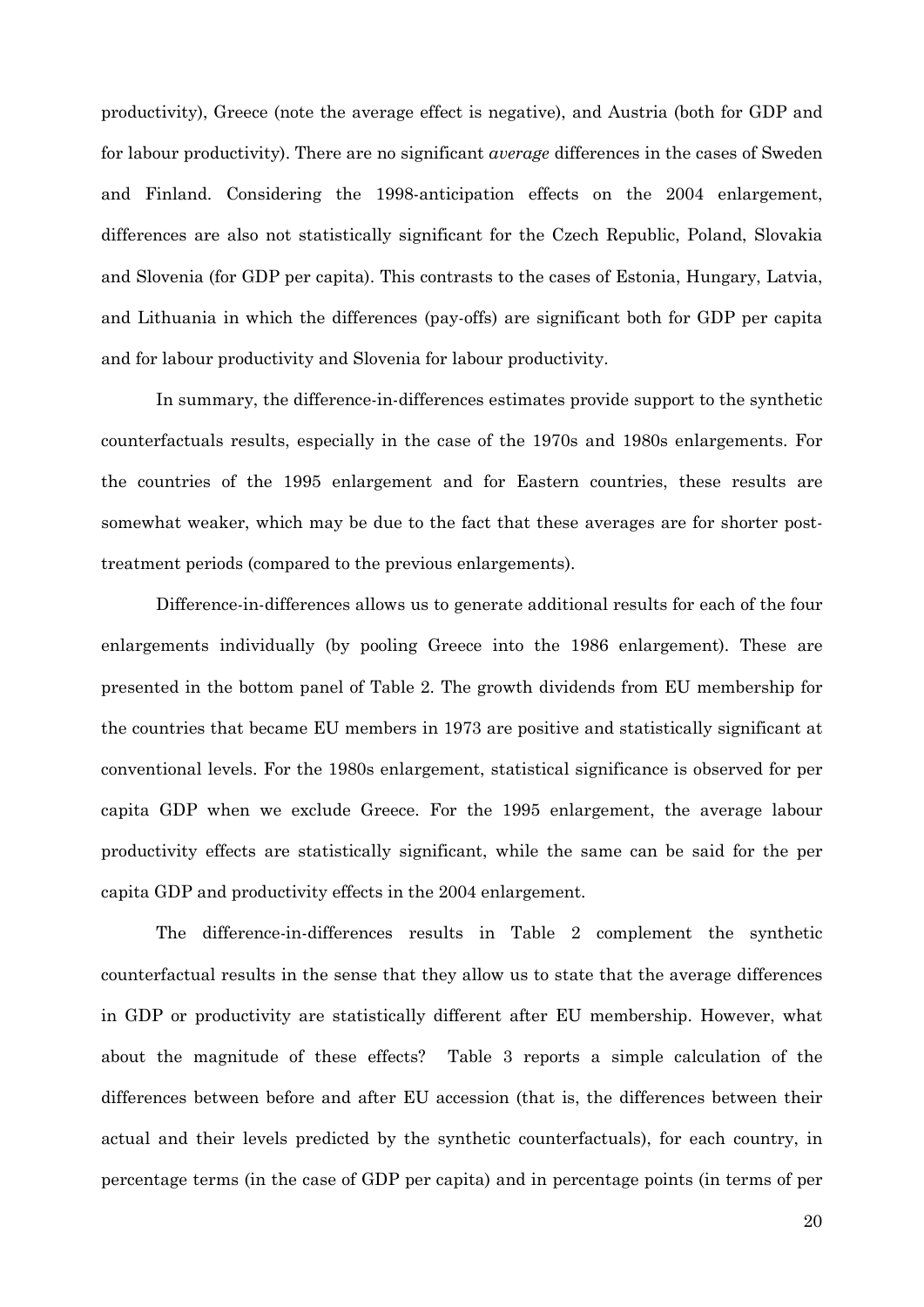capita GDP growth). It reports three versions of each of these: the average difference for the whole post-accession period, the average difference for the first ten and for the first five years after accession to the EU.

#### [Insert Table 3 about here]

Focusing on per capita GDP levels (columns 1 to 3 in Table 3), one can see that there is little evidence that the difference (the effect of EU accession) decreases over time, after each enlargement. Column 1 shows that the 1970s enlargement has the highest growth dividends, while the 1986 enlargement (Spain and Portugal) and the Eastern enlargement have higher growth dividends than those from the 1995 enlargement. However, the 1970s, 1980s (excluding Greece), and the Eastern enlargement (considering anticipation effects) have similar payoffs over the ten years after accession. These are the preferred estimates and they suggest that incomes would have been around 12 per cent lower today if European Integration had not happened. For the countries that joined EU in the 1980s and for the Eastern enlargement (accounting for the anticipation effect) there is not a large difference between the results for the whole post accession period compared to its first ten years.33 Ireland is an exception in that the benefits from membership accrue later (one can speculate that structural funds and increased capital mobility may be the main reasons). If one focuses on the more comparable "first ten years after accession," one can identify Latvia, Lithuania and Estonia as the countries that have benefited the most and, again, Greece as the one that has benefited the least (to a lesser extent, the others are Sweden, Finland and the Czech and Slovak Republics). As an overall grand average of these effects, we calculate that these countries' per capita incomes would be about 12 per cent lower today if they had not joined the EU at the time they did. These conclusions are

<sup>33</sup> Note that for the countries in the 2004 enlargements, the results for the whole post accession period (1998-2008) coincide with the results for the first 10 years (1998-2008). Yet, the results remain very similar if we focus on the first 5-years instead.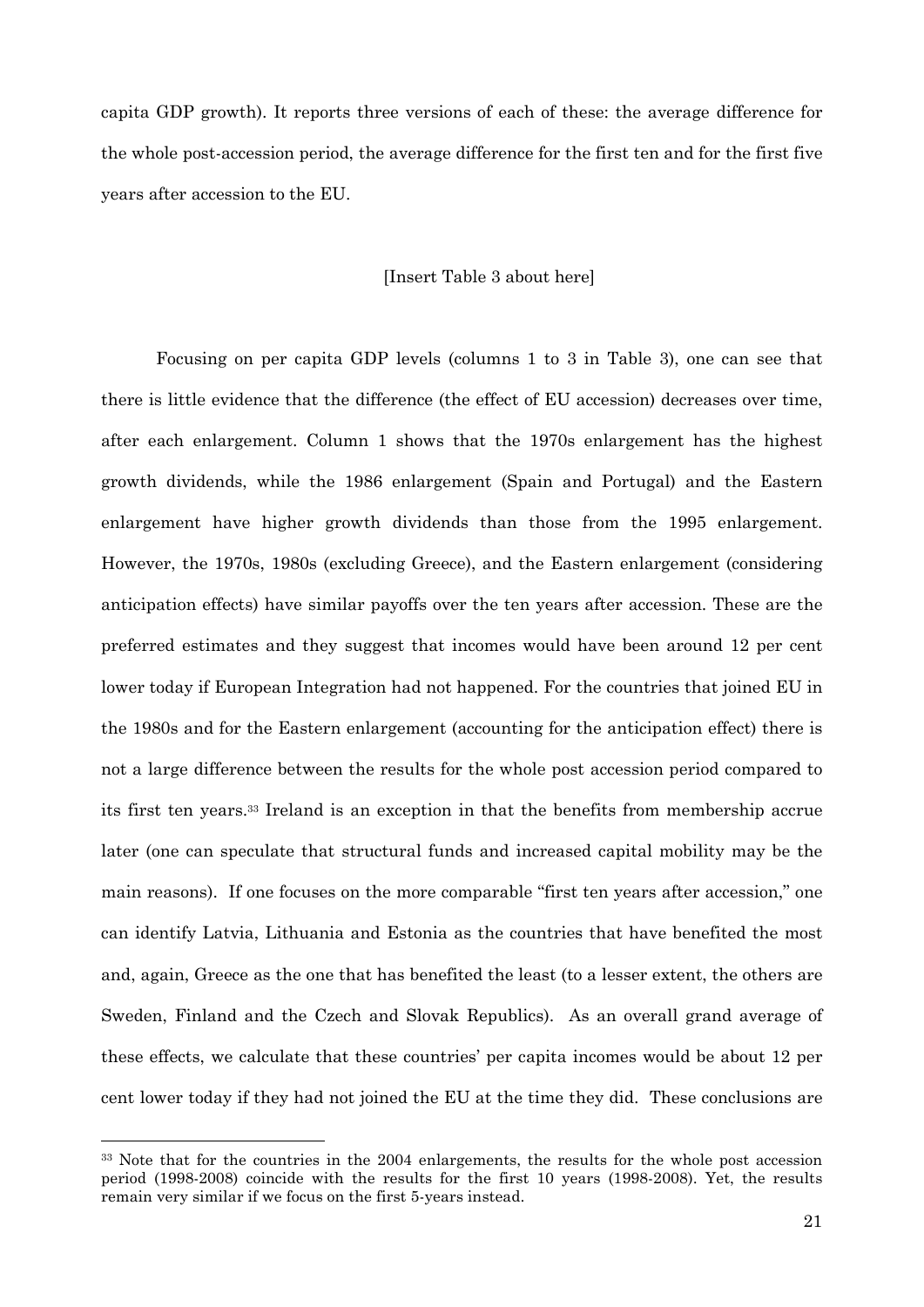broadly similar when focusing on growth rates. On average, without European integration growth rates would have been 1.2 percentage points lower over the period and the one country that clearly stands out is again Latvia, for which the benefits from being an EU member amount to additional four percentage points in its GDP growth rate.

One final extension focuses on trying to understand the reasons behind these benefits. Why do some countries benefit so much while others benefit little? Are there potentially confounding effects from the introduction of the common currency, the Euro, and the extensive preparations that preceded it, on the growth payoffs from EU membership? In addition to its importance in policy terms, this is a crucial research topic. For researchers, it is important to understand the variation across countries and over time in terms of the dividends from EU membership (these pay-offs are proxied here by the difference between their actual levels and those predicted by the synthetic counterfactuals). In a recent study, Friedrich et al. (2013) examine a range of potential factors and focus on the relative roles of institutional quality, financial development, trade integration, financial globalization, and political integration, and conclude by favouring the latter.34 The intuition for each of these potential reasons serves our case well. Countries that have a higher level of financial development are expected to be better able to exploit and distribute the benefits of integration, although this is often a complex relationship that may depend on the level of development achieved by domestic political institutions (Campos and Coricelli, 2012). By the same token, this holds for those countries that are better integrated internationally (the latter would involve not only deeper but also different types of linkages or mechanisms as for example, foreign direct investment and cross-border banking). In the current set-up, we expect countries with higher levels of international financial integration to show larger differences between actual levels and

<sup>&</sup>lt;sup>34</sup> Note that their context is different in that they examine why Emerging Europe are the only countries with robust growth effects from financial integration.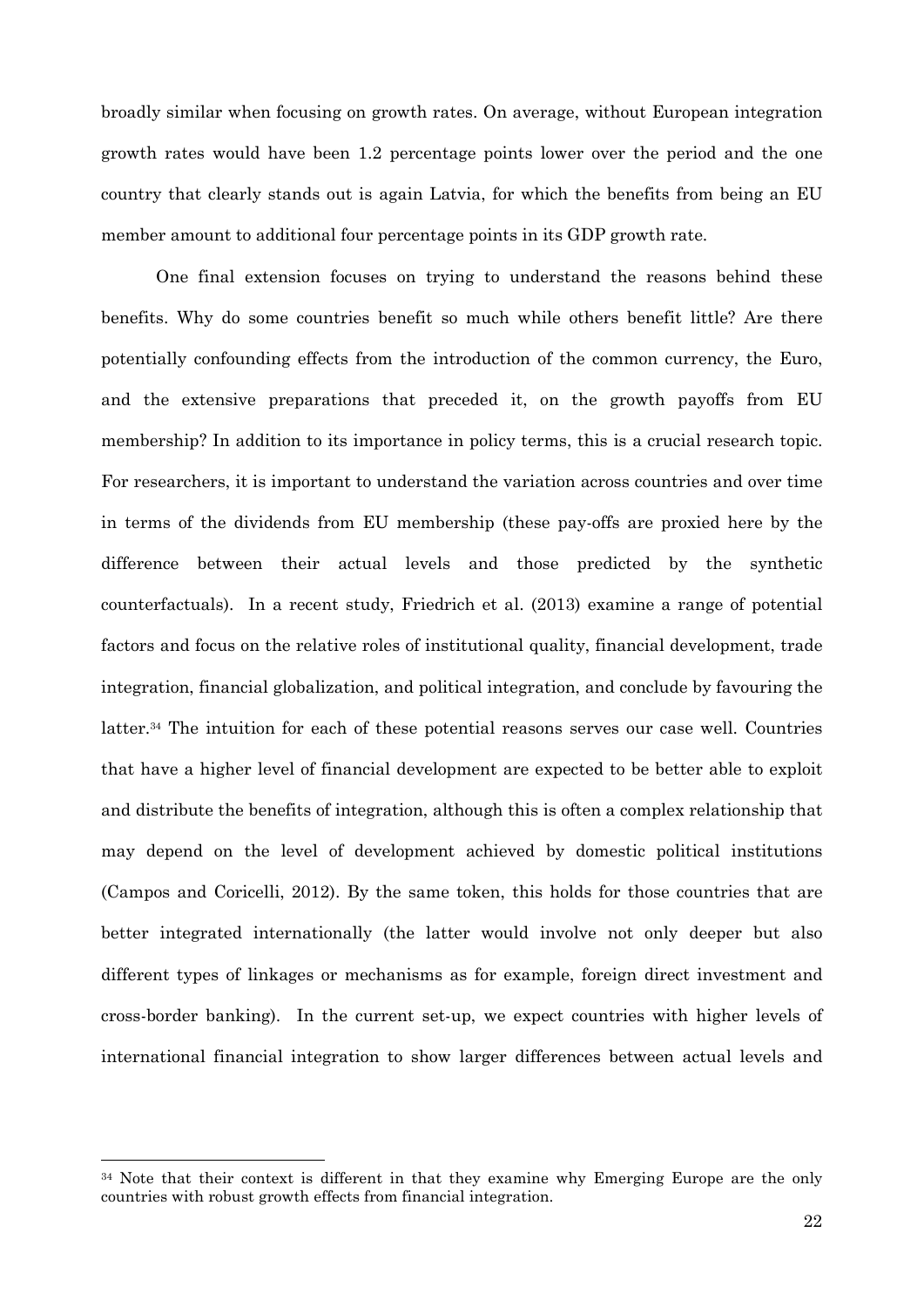synthetic counterfactual levels, thus larger growth pay-offs from European Union membership.

Table 4 presents panel OLS estimates from a set of regressions in which the dependent variable is the percentage difference between the actual levels of per capita GDP and those estimated from the synthetic counterfactuals, or in other words, the growth dividends or pay-offs we estimate from EU membership. These regressions account for inertia ("lagged gap") and evaluate different potential determinants: trade openness, international financial integration, and adoption of the common currency (a dummy variable for the adoption of the Euro). We also take into account the potential role of economic and political institutions. Two aspects of economic institutions are captured by measures of labor market flexibility (EPL, employment protection legislation) and economic regulation (ECTR, competition regulation in utilities industries).35 The two measures of political institutions are a general measure of democracy (from Polity IV) and an index of political constraints on the executive (POLCON).36 All specifications include the number of years of EU membership as well as country and year fixed effects.

#### [Insert Table 4 about here]

The overall results in Table 4 suggest that the three main factors that help understand the variations of benefits from EU membership across countries and over time are trade openness, financial integration and the adoption of the Euro. These factors are closely associated with the magnitude of the overall, average, pay-off from membership in the EU. It should be clear from this exercise that we are not assuming a causal relationship in this case, just highlighting an important association. With this in mind, the

<sup>35</sup> ETCR is the measure constructed by the OECD (2011) summarizing indicators of regulation in energy, transport and communications. It actually reflects the breadth and stringency of regulatory provisions in seven sectors: telecoms, electricity, gas, post, rail, air passenger transport, and road.

<sup>36</sup> POLCON is described in detail in Henisz (2000) and the source for the democracy variable is the Polity IV dataset.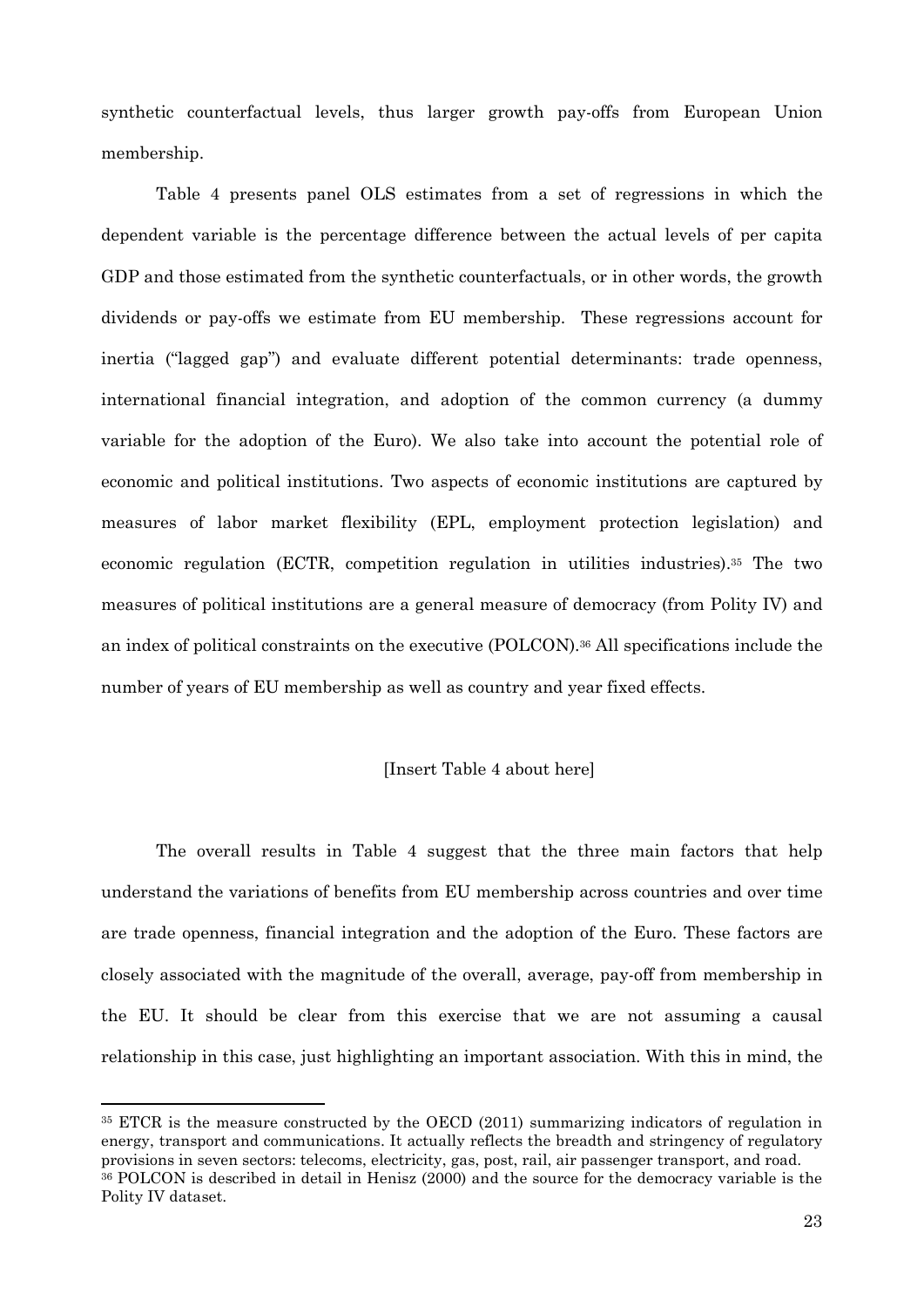coefficient for Euro membership suggest that countries that (later on) adopted the Euro, have on average approximately 2 percentage point larger pay-off from EU membership (recall the average payoff is approximately 12%). In other words, everything else constant, countries that have adopted the Euro have differences between actual and synthetic levels of per capita GDP that are approximately 2 percentage points bigger on average than for those countries that have not yet adopted the Euro. Similar statements can be made with respect to both trade openness and financial integration.37 Our emphasis is that these factors seem to have statistically large and economically meaningful roles in explaining the cross-country variation of the pay-off from EU membership.

A second important set of results refers to employment protection legislation and utilities regulation which are usually considered as important aspects of economic institutions. As it can be seen, the effects of employment protection legislation are ambiguous as it is not clear whether more rigid labour markets are associated with larger or smaller benefits from EU membership. This is a topic of great academic and policy interest and further research is needed to better understand this relationship. On the other hand, the results for the stringency of utilities regulation (ECTR) are somewhat stronger and suggestive that countries in which the policy framework has converged to that in the EU seem to benefit more fully from EU membership. It is important to note that the source of these two variables is the OECD and data is available exclusively for OECD members during the period of analysis. The fact that various countries that joined the EU in 2004 are not members of the OECD explains the discrepancy between the number of observations of the first two columns and the remainder of the Table. This is why we attach little weight to the ELP and ECTR results in column 6 other than our interest in checking for possible non-linearities and to assess whether the fullest specification would affect the results for what we consider the three key factors (namely,

<sup>&</sup>lt;sup>37</sup> Note that taken together the single and squared term the effect of how financially integrated is the country into the world economy is on average positive.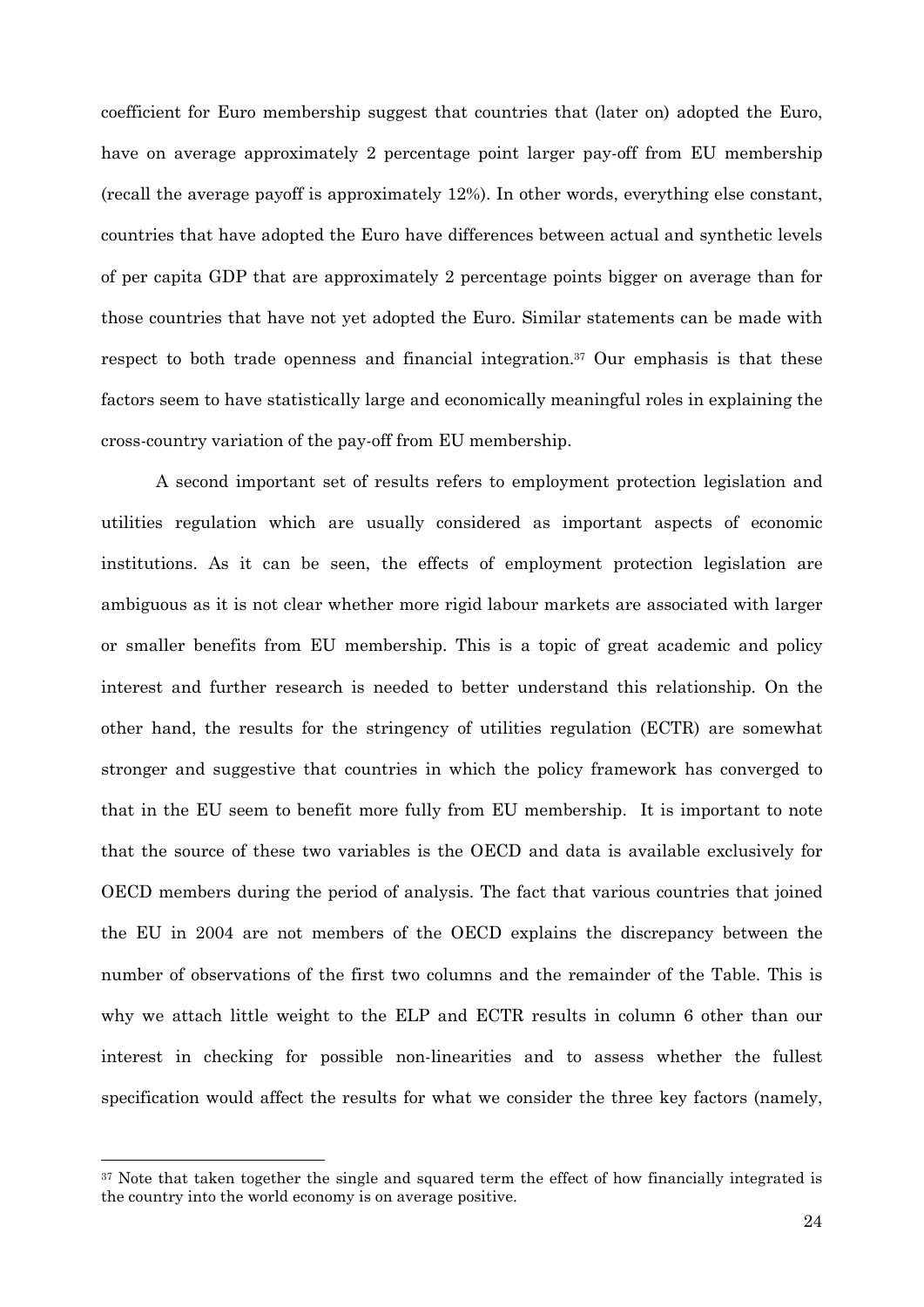trade openness, financial integration and the Euro) and we find that this does not seem to be the case.

Table 4 also presents results for measures of political institutions. As it can be seen, none of these coefficients are statistically significant at conventional levels (except for democracy, Polity 2, in the full specification, column 6 but this may be unduly capturing the effects of the smaller sample size) . Perhaps this is because of two related factors, one is that most of the institutional catch-up may take place before EU accession and, second, that there is little variation in terms of the levels of development of political institutions among EU members (and so this should not be a factor explaining cross-country variation). Nevertheless, we believe future research would do well in extending the set of political institutions and investigating further the pre and post accession dynamics of these various institutions and how they affect differently the pace and magnitude of the payoffs we estimate.

#### **6. Conclusions**

The objective of this paper is to provide a novel and more satisfactory answer to the important question of whether one can identify significant and substantial payoffs from "deep integration" (combining economic and political aspects and using EU membership as a case study) in terms of higher per capita GDP and higher labor productivity. The main finding is that there seems to be strong evidence on positive pay-offs from EU membership, despite considerable heterogeneity across countries. More specifically, focusing on the 1973, 1980s, 1995 and 2004 enlargements, we find that per capita GDP and labor productivity increase with EU membership in Denmark, Ireland, United Kingdom, Portugal, Spain, Austria, Estonia, Hungary, Latvia, Slovenia and Lithuania. The effects tend to be smaller, albeit still mostly positive, for Finland, Sweden, Poland, Czech Republic and Slovakia. Finally, and surprisingly, the evidence shows that only one country (Greece) after EU accession experienced lower per capita GDP and labour productivity than its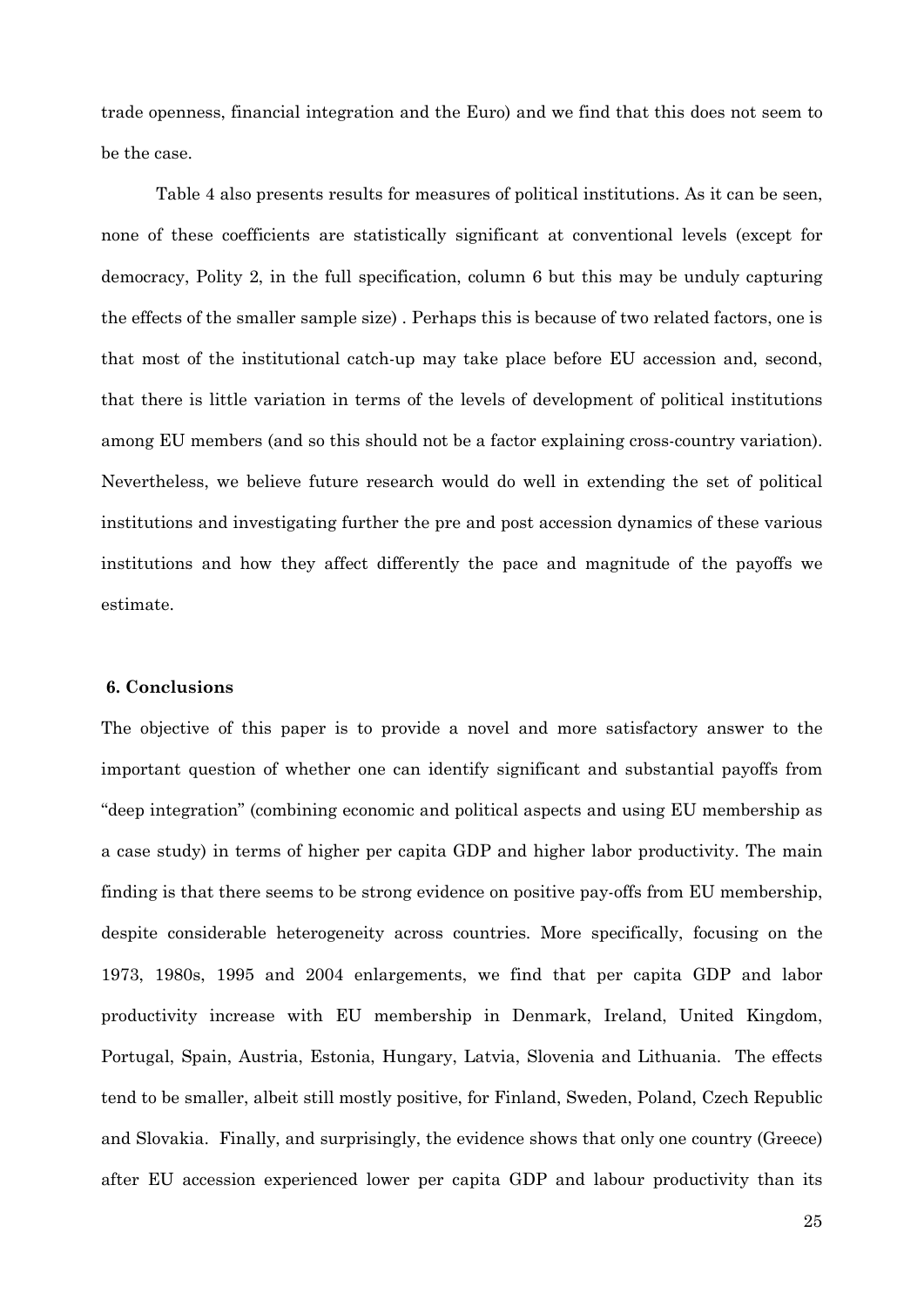counterfactual. This highlights not just the disappointing growth performance in Greece for the first 15 years after accession (that is, 1981-1996), but also the fact that its relative performance was below par: during this period, the gap between Greek and the EU average GDP has increased. Indeed, Greece provides the only case on record in which this gap has increased beyond the first 5 years following membership.

There are three main directions for further research. One is that research is clearly needed to provide a fuller understanding of why Greece turned out to have such an exceptionally negative economic growth performance since EU accession. The returns we expect from such research activities are high, as they can certainly throw light on the current Greek situation, and hopefully even suggest ways out of it. The second direction should focus on disentangling the various aspects of the integration process, including the political economy dimension. Future analysis could focus not only on trade and financial integration but also on transparency and political support for European integration. These issues are relevant in light of the tensions that arose within the EU and especially within the Euro area as a result of the Great Recession. The third and last area for further research should focus on the specific mechanisms and channels through which EU membership seems able to support faster GDP and productivity growth rates, as these mechanisms, and their effectiveness, may well have changed over time.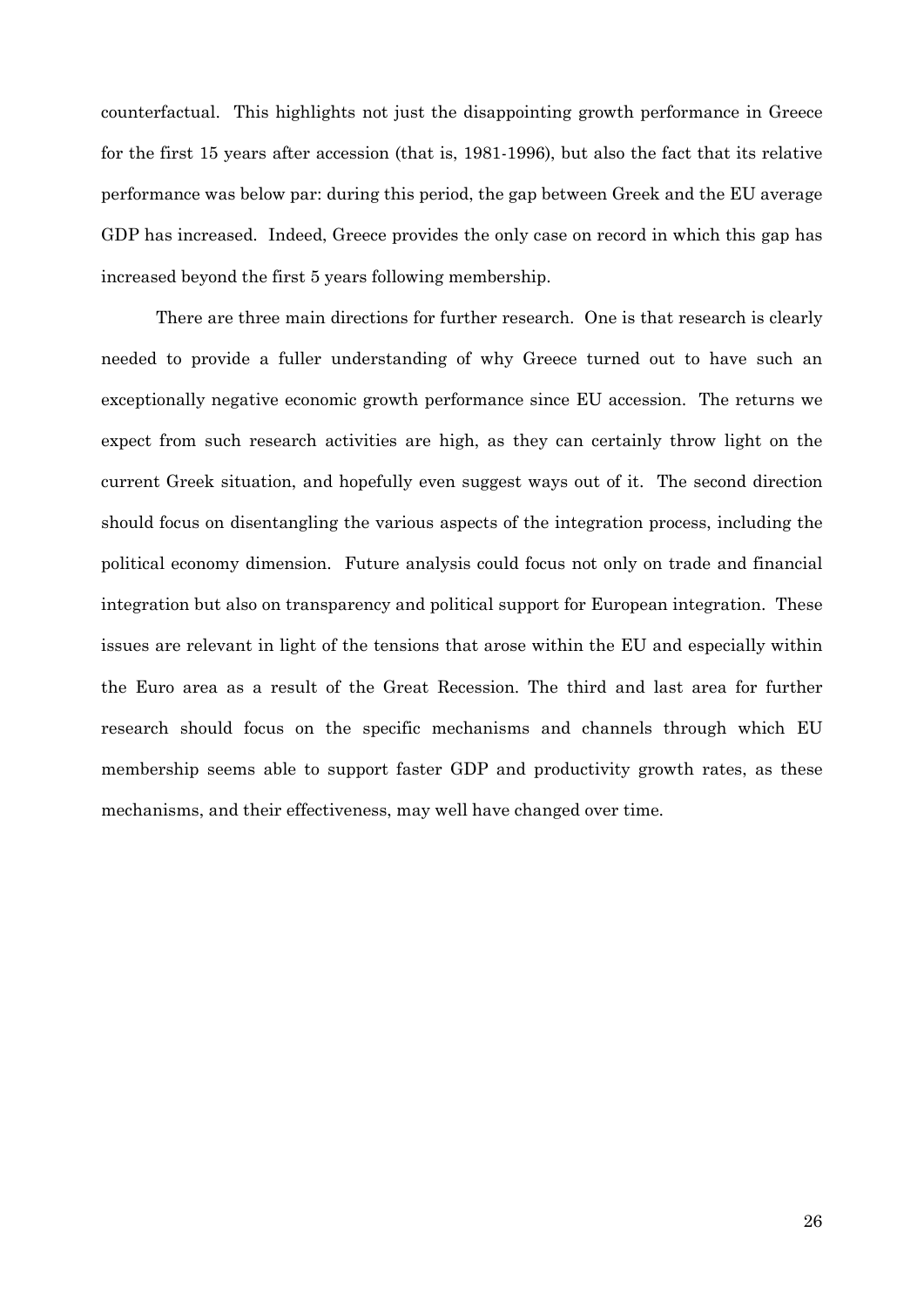#### **References**

Abadie, A., A. Diamond, and J. Hainmueller (2010), "Synthetic Control Methods for Comparative Case Studies: Estimating the Effect of California's Tobacco Control Program," *Journal of American Statistical Association* 105: 493–505.

Abadie, A., A. Diamond, and J. Hainmueller (2014), "Comparative Politics and the Synthetic Control Method," *American Journal of Political Science*

Abadie, A., and J. Gardeazabal (2003), "The Economic Costs of Conflict: A Case Study of the Basque Country," *American Economic Review* 93: 113–132.

Acemoglu, D., S. Johnson, A. Kermani, J. Kwak and T. Mitton (2014), "The Value of Connections In Turbulent Times: Evidence from the United States," MIT mimeo.

Alesina, A., E. Spolaore and R. Wacziarg (2000), "Economic Integration and Political Disintegration," *American Economic Review*, 90(5): 1276-1296.

Allard, G. (2005), "Measuring Job Security Over Time: In Search of a Historical Indicator for EPL," Working Papers Economia wp05-17, Instituto de Empresa.

Bache, I., S. George and S. Bulmer (2011) *Politics in the European Union*, Oxford University Press.

Badinger, H. (2005), "Growth Effects of Economic Integration: Evidence from the EU Member States," *Review of World Economics* 141: 50-78.

Badinger, H. and F. Breuss (2010), "Quantitative Effects of European Post-war Economic Integration," in *International Handbook on the Economics of Integration* (v3), Palgrave.

Baldwin, R. (1989), "The Growth Effects of 1992," *Economic Policy* 9: 247-281.

Baldwin, R. (2008), "EU Institutional Reform: Evidence on Globalization and International Cooperation," *American Economic Review* 98(2): 127–132.

Baldwin, R.E. and E. Seghezza (1996), "Growth and European Integration: Towards an Empirical Assessment," CEPR Discussion Paper No. 1393.

Becker, S., Egger P. and M. von Ehrlich (2010), "Going NUTS: The Effect of EU Structural Funds on Regional Performance*", Journal of Public Economics* 94(9-10): 578-590.

Bertrand, M., E. Duflo and S. Mullainathan (2004), "How Much Should We Trust Differences-In-Differences Estimates?" *Quarterly Journal of Economics* 119(1): 249-275.

Billmeier, A. and T. Nannicini (2013), "Assessing Economic Liberalization Episodes: A Synthetic Control Approach," *Review of Economics and Statistics*, 95(3): 983–1001.

Boldrin M. and F. Canova (2001), "Inequality and Convergence in Europe's Regions: Reconsidering European Regional Policies," *Economic Policy* 16(32): 205-253.

Boltho, A. and B. Eichengreen (2008), "The Economic Impact of European Integration," CEPR Discussion Paper No. 6820.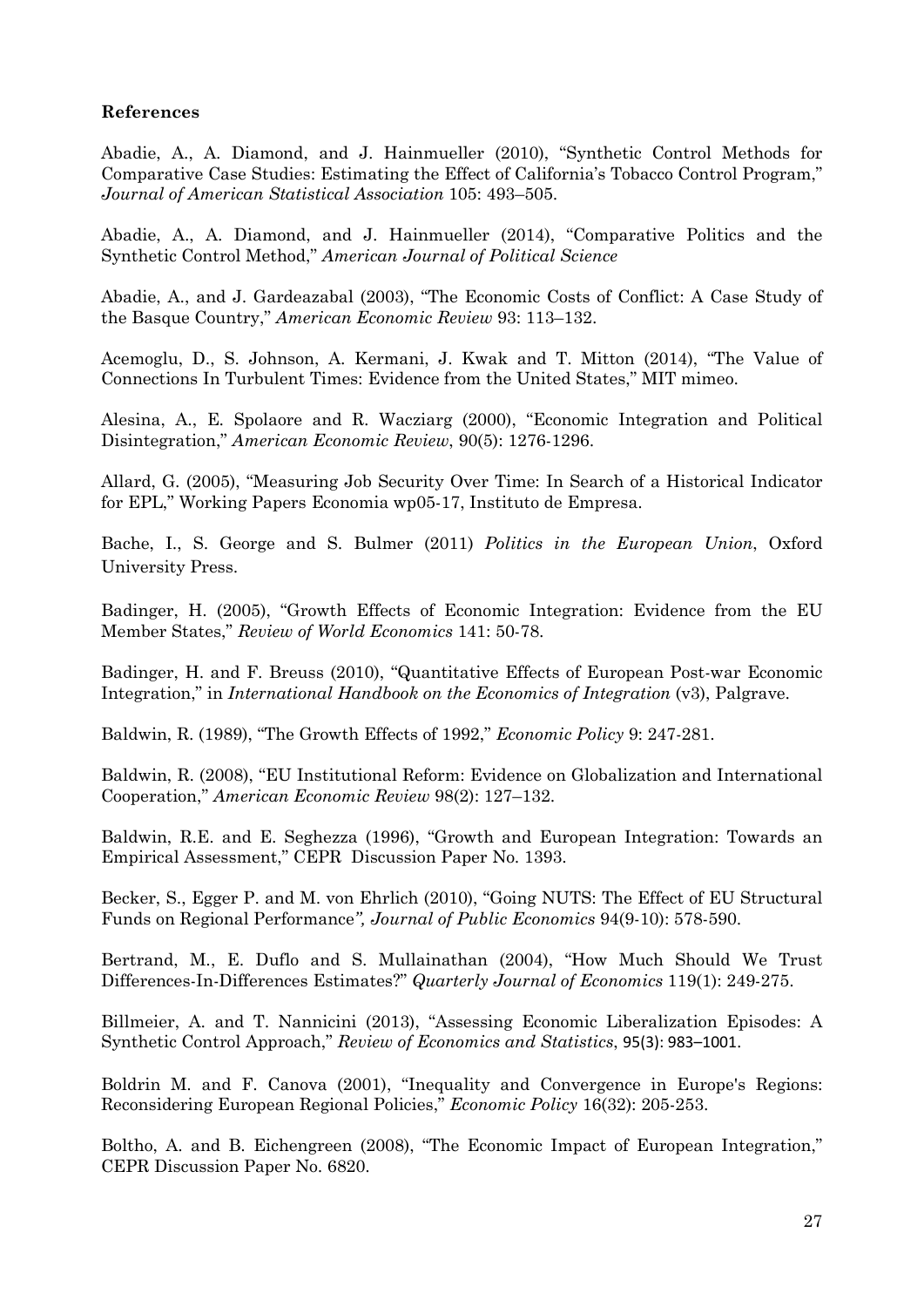Bower, U. and A. Turrini (2010), "EU Accession: A Road to Fast-track Convergence?" *Comparative Economic Studies* 52: 181–205.

Brou, D. and M. Ruta (2011), "Economic Integration, Political Integration or Both?" *Journal of the European Economic Association* 9(6): 1143–1167.

Campos, N. and F. Coricelli (2002), "Growth in Transition: What We Know, What We Don't, and What We Should," *Journal of Economic Literature* XL(3): 793-836.

Campos, N. and F. Coricelli (2012), "Financial Liberalization and Its Reversals: Economic and Political Determinants," *Economic Policy*, 27 (71): 483–513, 2012.

Campos, N. and Y. Kinoshita (2010), "Structural Reforms, Financial Liberalization and Foreign Direct Investment," *IMF Staff Papers* 57(2): 326-365.

Crafts, N. and G. Toniolo (2008), "European Economic Growth, 1950-2005: An Overview," CEPR Discussion Paper No. 6863.

Crespo, J, M Silgoner, and D Ritzberger-Grünwald (2008), "Growth, Convergence and EU Membership", *Applied Economics*, 40: 643–656.

Dorrucci, E., S. Firop, M. Fratzscher and F. Mongelli (2004), "The Link Between Institutional and Economic Integration: Insights for Latin America from the European Experience," *Open Economies Review* 15: 239-260.

Eichengreen, B. (2007), *The European Economy since 1945: Coordinated Capitalism and Beyond*. Princeton, NJ: Princeton University Press.

Elvert, J. and W. Kaiser (2004) (Editors) *European Union Enlargement: A Comparative History*, London: Routledge.

Fernández-Villaverde, J., L. Garicano and T. Santos (2013), "Political Credit Cycles: The Case of the Eurozone," NBER WP 18899.

Frankel, J. (2010), "The Estimated Trade Effects of the Euro: Why Are They Below Those from Historical Monetary Unions among Smaller Countries?" in Alesina, A. and F. Giavazzi (eds.), *Europe and the Euro,* Chicago: University of Chicago Press.

Friedrich, C., I. Schnabel and J. Zettelmeyer (2013), "Financial Integration and Growth: Why Is Emerging Europe Different?" *Journal of International Economics* 89: 522-538.

Gordon, R. (2011), "Controversies about Work, Leisure, and Welfare in Europe and the United States," in Phelps, E. and H. Sinn (eds.), *Perspectives on the Performance of the Continental Economies*, Cambridge: MIT Press, 343-386.

Henisz, Witold (2000). "The Institutional Environment for Economic Growth." *Economics and Politics*, 12(1), 1-31.

Henrekson, M., J. Torstensson and R. Torstensson (1997), "Growth Effects of European Integration," *European Economic Review* 41: 1537-1557.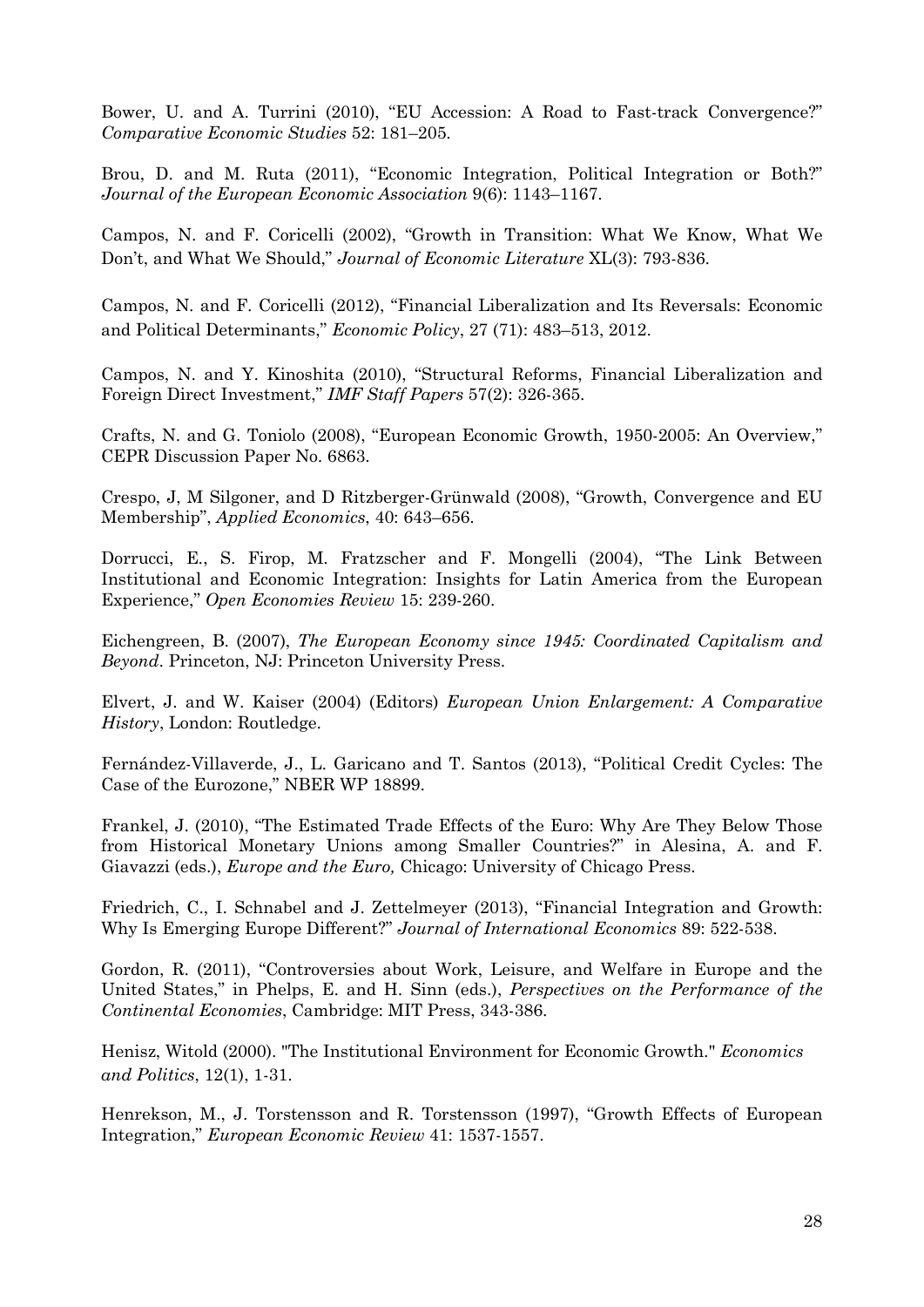Henry, P. (2007), "Capital Account Liberalization: Theory, Evidence, and Speculation," *Journal of Economic Literature* 45: 887–893.

Imbens, G. and J. Wooldridge (2009), "Recent Developments in the Econometrics of Program Evaluation," *Journal of Economic Literature* 47(1): 5–86.

Jones, C. and P. Romer (2010), "The New Kaldor Facts: Ideas, Institutions, Population, and Human Capital," *American Journal of Economics: Macroeconomics* 2(1): 224–224.

König, J. and R. Ohr (2012), "The European Union: A Heterogeneous Community? Implications of an Index Measuring European Integration," Universität Göttingen, mimeo.

Kutan, A. and T. Yigit (2007), "European Integration, Productivity Growth and Real Convergence," *European Economic Review* 51: 1370–1395.

Lane P. and G.M. Milesi-Ferretti (2007), "The External Wealth of Nations Mark II", *Journal of International Economics* 73(2): 223-250.

Lee, W. (2011), "Comparative Case Studies of the Effects of Inflation Targeting in Emerging Economies," *Oxford Economic Papers* 63(2): 375–397.

Martin, P., T. Mayer and M. Thoenig (2012), "The Geography of Conflicts and Regional Trade Agreements," *American Economic Journal: Macroeconomics* 4(4): 1-35.

Mitsopoulos, M. and T. Pelagidis (2012), *Understanding the Crisis in Greece: From Boom to Bust*, London: Palgrave MacMillan.

OECD (2011), *Product Market Regulation Database*, http://www.oecd.org/economy/pmr.

O'Mahony, M. and M. Timmer (2009), "Output, Input and Productivity Measures at the Industry Level: The EU KLEMS Database," *The Economic Journal* 119: F374–F403.

Rivera-Batiz, L. and P. Romer (1991), "Economic Integration and Endogenous Growth," *Quarterly Journal of Economics* 106(2): 531-555.

Slaughter, M. (2001), "Trade Liberalization and Per Capita Income Convergence: A Difference-in-Differences Analysis," *Journal of International Economics* 55: 203–228.

Sapir, A (2011), "European Integration at the Crossroads: A Review Essay on the 50th Anniversary of Bela Balassa's Theory of Economic Integration", *Journal of Economic Literature*, 49(4): 1200–1229.

Temin, P. (2002), "The Golden Age of European Growth Reconsidered," *European Review of Economic History* 6: 3-22.

Vamvakidis, A. (2003), "The Convergence Experience of the Greek Economy in the EU," IMF, Washington D.C.: mimeo.

Ventura, J. (2005), "A Global View of Economic Growth", in Aghion, P. and S.N. Durlauf (eds.), *Handbook of Economic Growth*, North Holland, Elsevier, Vol. 1B: 1419-1497.

World Bank (2012), *Golden Growth—Restoring the Lustre of the European Economic Model*, Washington.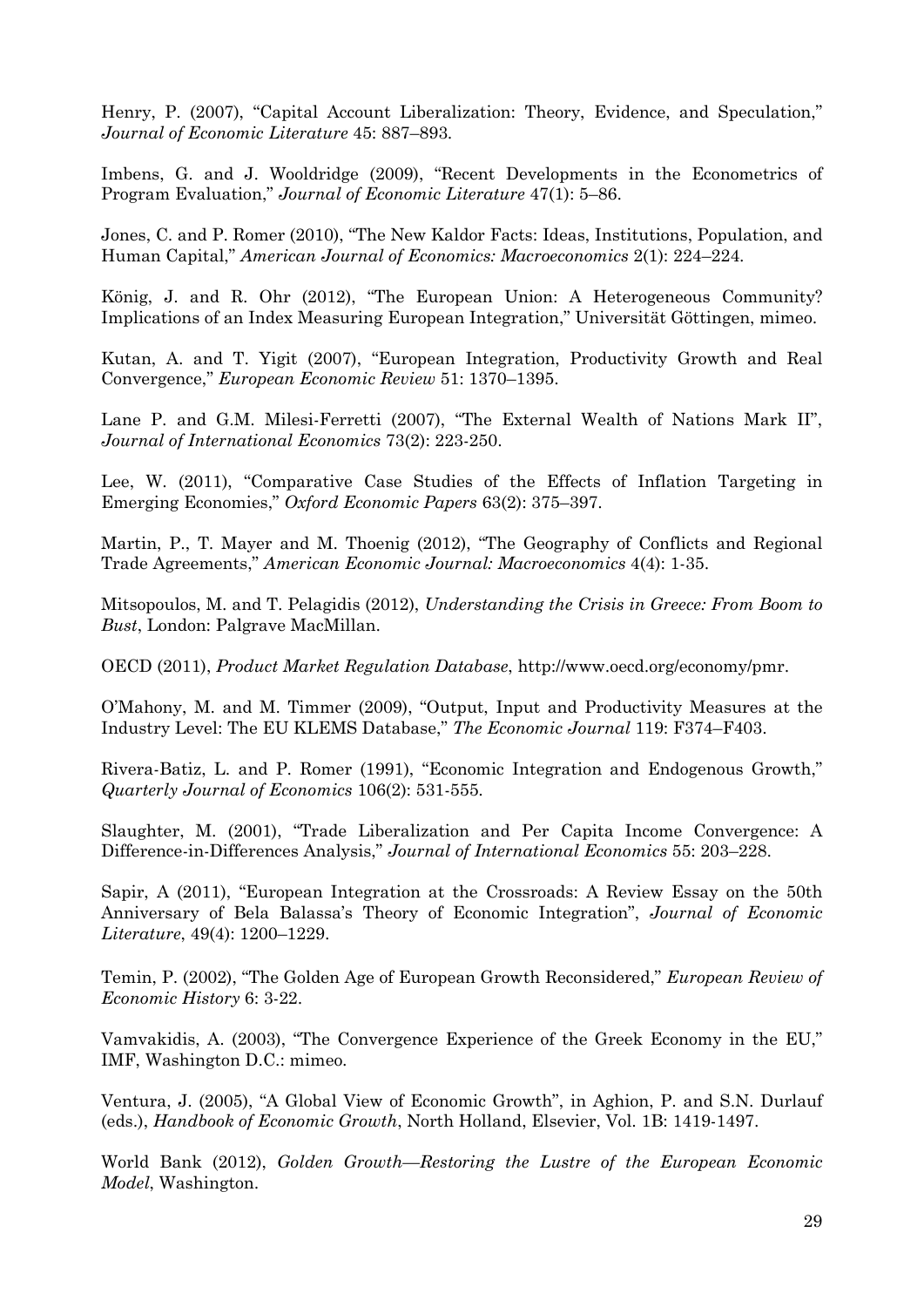|  | Table 1: Economic Growth in Europe and Around the World: 1820-2008 |  |
|--|--------------------------------------------------------------------|--|
|--|--------------------------------------------------------------------|--|

(Average annual compounded growth rates, GDP per capita, US\$ 1990 Geary-Khamis PPP estimates)

| Period    | Western<br>Europe | Southern<br>Europe | Eastern<br>Europe | Former<br>Soviet<br>Union | United<br><b>States</b> | Japan   | East Asia | Latin<br>America |
|-----------|-------------------|--------------------|-------------------|---------------------------|-------------------------|---------|-----------|------------------|
| 1820-1870 | 1.0               | 0.6                | 0.6               | 0.6                       | 1.3                     | $0.2\,$ | $-0.1$    | 0.0              |
| 1870-1913 | 1.3               | 1.0                | 1.4               | 1.0                       | 1.8                     | 1.4     | 0.8       | 1.8              |
| 1913-1950 | 0.8               | 0.4                | 0.6               | 1.7                       | 1.6                     | 0.9     | $-0.2$    | 1.4              |
| 1950-1973 | 3.8               | 4.5                | 3.6               | 3.2                       | 2.3                     | 7.7     | 2.3       | 2.5              |
| 1973-1994 | 1.7               | 1.9                | $-0.2$            | $-1.6$                    | 1.7                     | 2.5     | 0.3       | 0.9              |
| 1994-2008 | $1.6\,$           | 2.7                | 4.0               | 4.2                       | 1.7                     | $1.0\,$ | 3.9       | 1.6              |

NOTES: Regional aggregates are population-weighted. Western Europe refers to Austria, Belgium, Denmark, Finland, France, West Germany, Italy, the Netherlands, Norway, Sweden, Switzerland, and the United Kingdom. Eastern Europe refers to Albania, Bulgaria, Czechoslovakia, Hungary, Poland, Romania, and Yugoslavia. Southern Europe refers to Greece, Ireland, Spain, and Turkey. After 1989, West Germany becomes Germany, and the data reflect the newly independent countries in Eastern Europe that emerge from Czechoslovakia and Yugoslavia.

Source: World Bank (2012)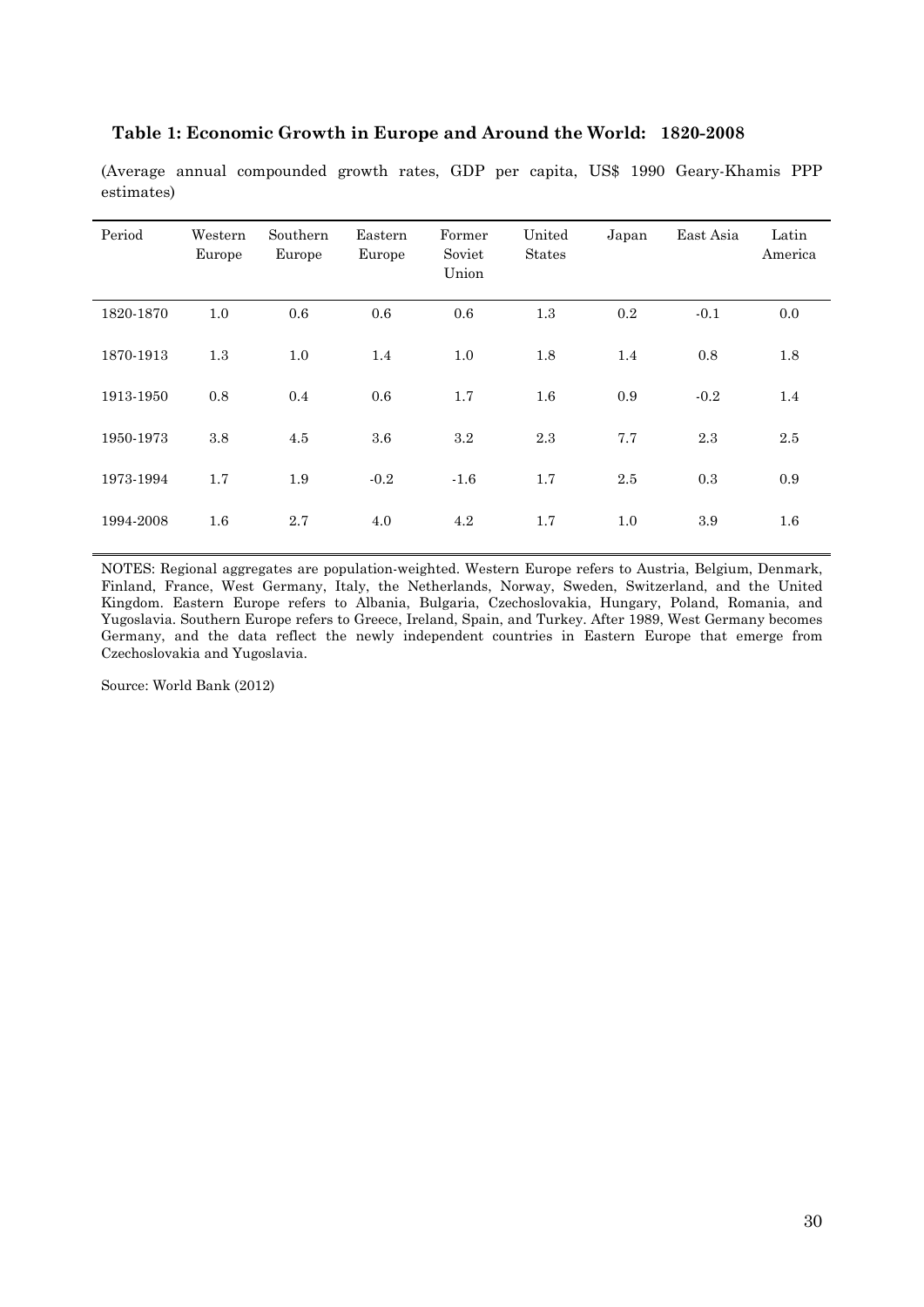### **Notes on Figure 1 to 3: SYNTHETIC COUNTERFACTUAL RESULTS**

There are two series plotted in each graph.

The one with a continuous line represents the actual per capita GDP levels of the country in question. The series with a dashed line plots the synthetic counterfactual results that purport to answer the following question:

> *What would have been the GDP of the country in question if it had NOT become an EU member in the year it did?*

The synthetic counterfactuals are presented for each country in the last four EU enlargements:

- Denmark, Ireland, and United Kingdom in the 1970s.
- Greece, Spain and Portugal in the 1980s.
- Austria, Finland and Sweden in the 1990s.
- Eastern European countries in the 2000s.

Results are presented for a donor pool of countries taken from Bower and Turrini (2010). The reported results are robust to dramatic changes in donor pool (from the whole world to selected EU neighbors); these are available from the authors upon request.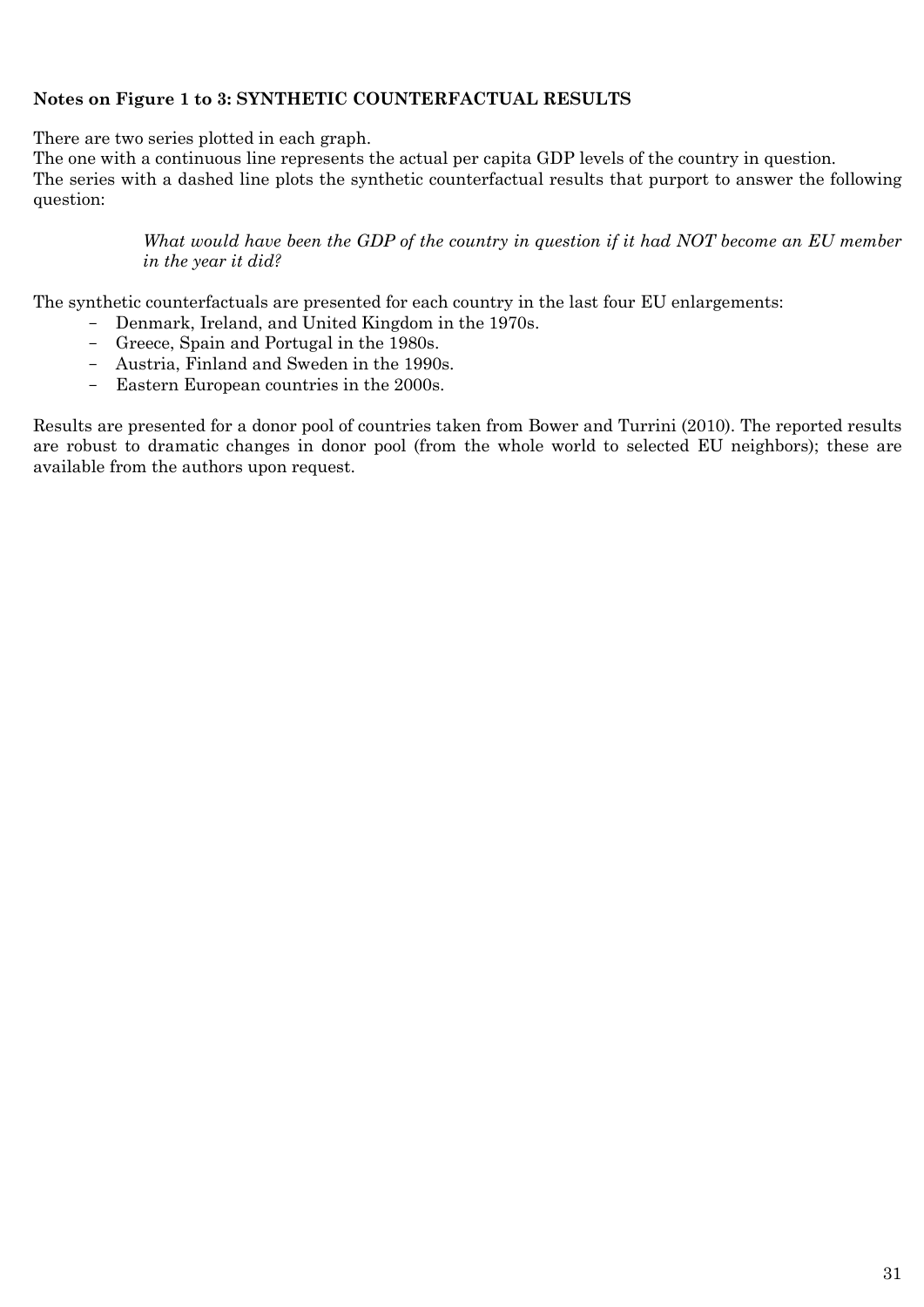**Figure 1: Real GDP per capita in the Northern and Southern enlargements** 

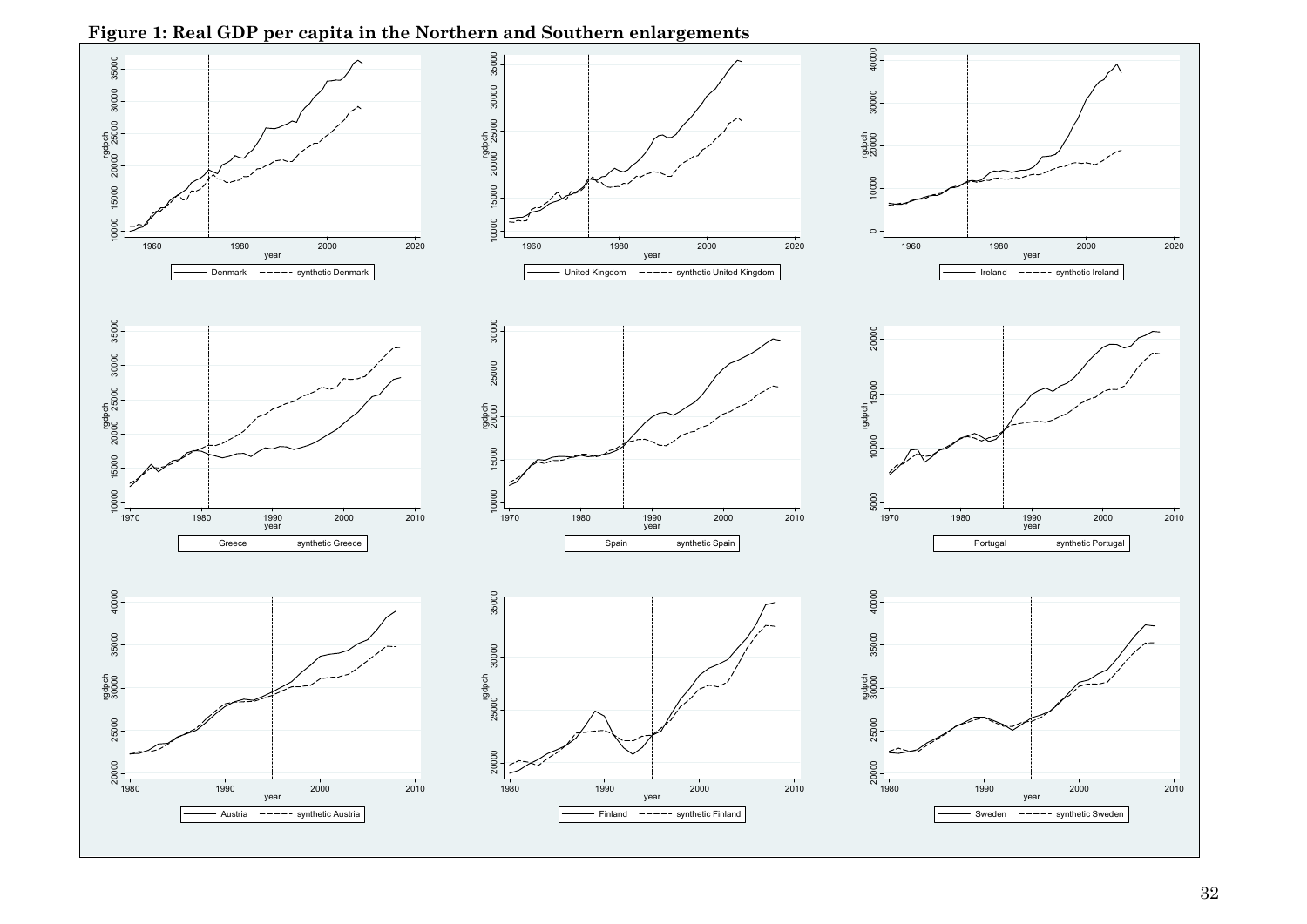**Figure 2: Real GDP per capita in the Eastern enlargement** 

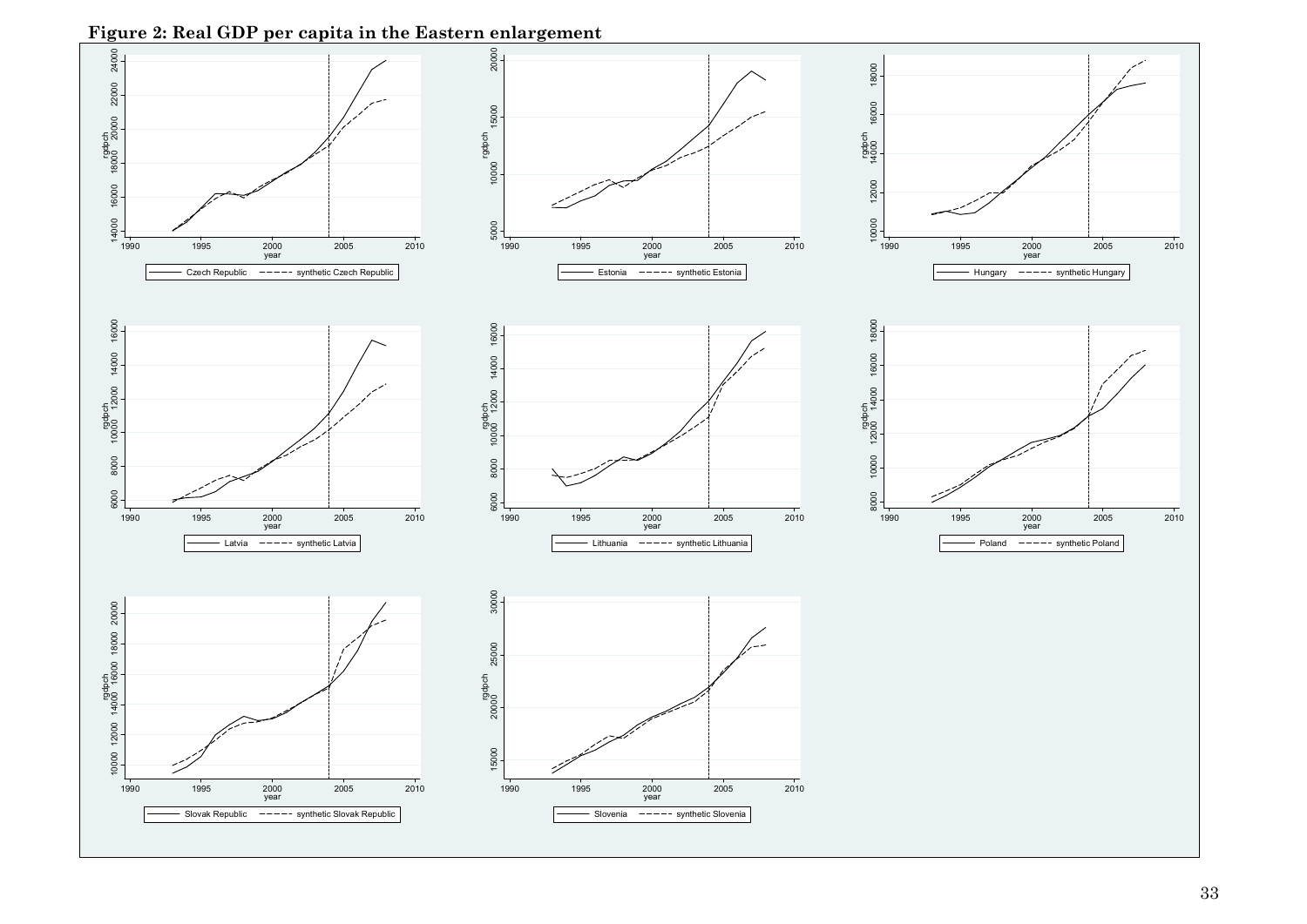

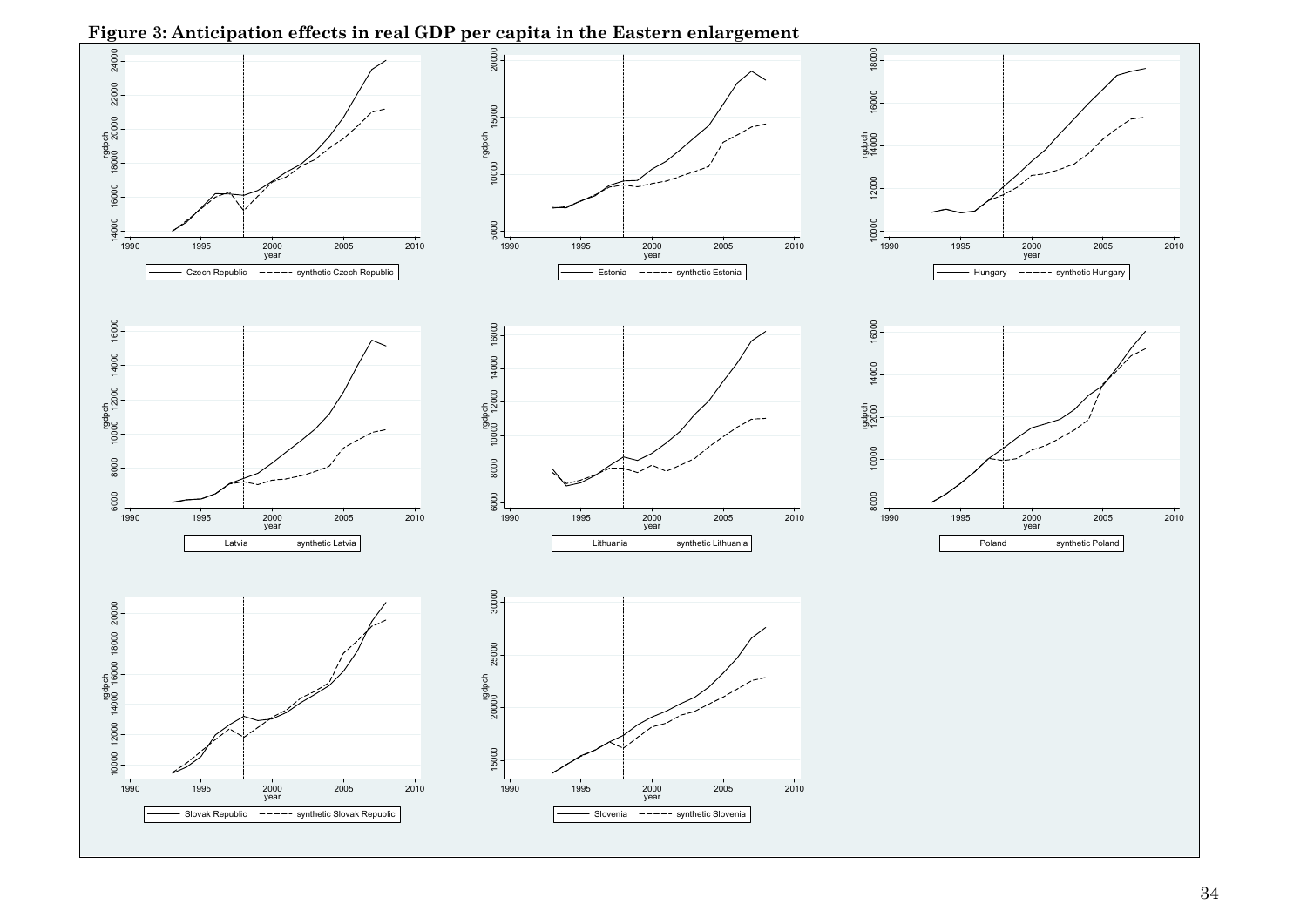|                                   | Real GDP per capita     |                    | Labor productivity     |                 |  |
|-----------------------------------|-------------------------|--------------------|------------------------|-----------------|--|
|                                   | DID estimate            | R-square           | DID estimate           | R-square        |  |
|                                   | and                     | and                | and                    | and             |  |
|                                   | std error               | Number of obs      | std error              | Number of obs   |  |
| Denmark                           | 4810.919                | 0.646              | 5675.021               | 0.625           |  |
|                                   | 1393.184***             | 108                | 2530.716**             | 108             |  |
| United Kingdom                    | 4822.042                | 0.572              | 12549.3                | 0.622           |  |
|                                   | 1245.701***             | 108                | 2301.925***            | 108             |  |
| Ireland                           | 6960.705                | 0.483              | 11110.04               | 0.601           |  |
|                                   | 1680.262***             | 108                | 3146.443***            | 108             |  |
| Greece                            | -4973.705               | 0.557              | -7109.328              | 0.451           |  |
|                                   | 1294.363***             | 78                 | 2697.609**             | 78              |  |
| Portugal                          | 2636.639                | 0.700              | 3565.105               | 0.723           |  |
|                                   | 842.104***              | 78                 | 1356.720**             | 78              |  |
| Spain                             | 3825.030                | 0.656              | 2074.394               | 0.676           |  |
|                                   | 1052.929***             | 78                 | 1963.093               | 78              |  |
| Austria                           | 2271.567                | 0.709              | 6780.129               | 0.731           |  |
|                                   | 1296.521*               | 58                 | 1806.187***            | 58              |  |
| Sweden                            | 962.307                 | 0.625              | 1720.407               | 0.733           |  |
|                                   | 1409.562                | 58                 | 2438.039               | 58              |  |
| Finland                           | 1224.518                | 0.610              | 2411.818               | 0.667           |  |
|                                   | 1515.423                | 58                 | 2922.211               | 58              |  |
| <b>Czech Republic</b>             | 1016.033                | 0.433              | 1386.160               | 0.430           |  |
|                                   | 1211.366                | $32\,$             | 2333.453               | 32              |  |
| Hungary                           | 1655.230                | 0.611              | 5594.308               | 0.684           |  |
|                                   | 744.837**               | 32                 | 1583.882***            | 32              |  |
| Poland                            | 721.775                 | 0.536              | 2462.964               | 0.539           |  |
|                                   | 960.806                 | 32                 | 2102.260               | $32\,$          |  |
| Estonia                           | 2671.465                | 0.509              | 4712.617               | 0.546           |  |
|                                   | 1378.483*               | 32                 | 2620.998*              | 32              |  |
| Latvia                            | 2626.301                | 0.518              | 3597.256               | 0.535           |  |
|                                   | 1014.959**              | 32                 | 1989.464*              | 32              |  |
| Lithuania                         | 2559.155                | 0.485              | 4765.042               | 0.469           |  |
|                                   | 987.010**               | 32                 | 2237.021**             | 32              |  |
| Slovak Republic                   | 61.484                  | 0.475              | $-552.678$             | 0.473           |  |
|                                   | 1407.638                | 32                 | 2706.944               | 32              |  |
| Slovenia                          |                         | 0.574              |                        |                 |  |
|                                   | 2045.426<br>1418.580    | $32\,$             | 4950.848<br>2344.542** | 0.555<br>$32\,$ |  |
|                                   |                         |                    |                        |                 |  |
| Northern enlargement<br>1973      | 5531.222<br>1056.741*** | 0.474<br>324       | 9778.12<br>1759.902*** | 0.569<br>324    |  |
|                                   |                         |                    |                        |                 |  |
| Southern enlargement<br>1981&1986 | 123.6832<br>1018.358    | 0.386<br>$\bf 234$ | $-915.9599$<br>2758.41 | 0.247<br>234    |  |
|                                   |                         |                    |                        |                 |  |
| Southern enlargement<br>1986      | 3230.834<br>1089.213*** | 0.467<br>156       | 2819.75                | 0.245<br>156    |  |
|                                   |                         |                    | 3205.809               |                 |  |
| Northern enlargement              | 1486.131                | 0.552              | 3637.451               | 0.490           |  |
| 1995                              | 966.6537                | 174                | 2056.951*              | 174             |  |
| Eastern enlargement               | 1669.609                | 0.186              | 3364.564               | 0.189           |  |
| (1998-anticipation effect)        | 992.2974*               | 256                | 2043.261*              | 256             |  |

#### **Table 2: Difference-in-differences estimates of EU membership**

NOTES: These results assess the statistical significance of the differences between the average difference pre-treatment (between the actual country and its synthetic) and the average difference post-treatment (between the actual country and its synthetic) estimated by the synthetic counterfactuals in Figures 1, 3 (and A.1 and A.3 in Appendix). Results are presented for each country and then for each enlargement and for GDP per capita and labor productivity series. Robust standard errors are reported. Inference: \*\*\* p<0.01; \*\* p<0.05; \* p<0.1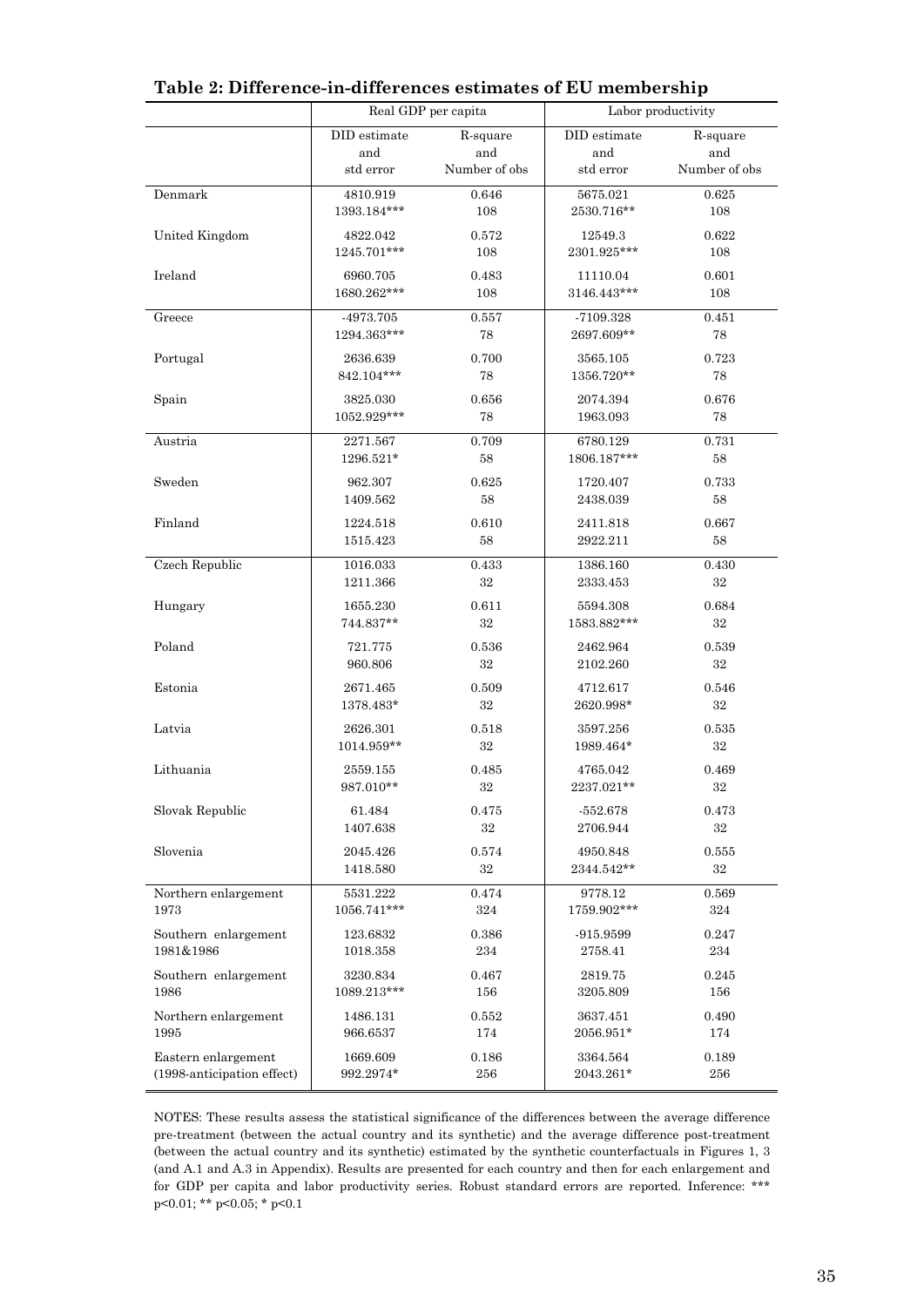|                                            |                                                          |             |           | DIFFERENCE (pp) in post-treatment    |               |             |  |
|--------------------------------------------|----------------------------------------------------------|-------------|-----------|--------------------------------------|---------------|-------------|--|
|                                            | DIFFERENCE (%) in post-treatment<br>average GDP pc LEVEL |             |           | compounded annual GDP pc GROWTH RATE |               |             |  |
|                                            | between ACTUAL and SYNTHETIC                             |             |           | between ACTUAL and SYNTHETIC         |               |             |  |
|                                            | 10 years after<br>All post-<br>5 years after             |             | All post- | $10$ years after                     | 5 years after |             |  |
|                                            | treatment                                                | treatment   | treatment | treatment                            | treatment     | treatment   |  |
| Denmark                                    | 23.863                                                   | 14.298      | 10.292    | 0.441                                | 1.038         | 2.038       |  |
| United Kingdom                             | 23.694                                                   | 8.586       | 4.824     | 0.763                                | 0.951         | 2.118       |  |
| Ireland                                    | 48.900                                                   | 9.395       | 5.242     | 1.915                                | 0.883         | 2.348       |  |
| Greece                                     | $-19.758$                                                | $-17.336$   | $-11.591$ | $-0.271$                             | $-2.111$      | $-2.037$    |  |
| Portugal                                   | 18.351                                                   | 16.537      | 11.733    | 0.498                                | 1.988         | 4.355       |  |
| Spain                                      | 19.806                                                   | 13.662      | 9.348     | 1.054                                | 1.910         | 4.463       |  |
| Austria                                    | 7.208                                                    | $\,6.364\,$ | 4.467     | 0.778                                | 0.589         | 1.393       |  |
| Finland                                    | 4.365                                                    | 4.017       | 2.185     | 0.541                                | 0.335         | $1.012\,$   |  |
| Sweden                                     | 3.174                                                    | 2.353       | 0.823     | 0.299                                | 0.329         | $-0.016$    |  |
| Czech Republic                             | 5.615                                                    | 5.615       | 2.110     | 0.711                                | 0.711         | $-0.717$    |  |
| Estonia                                    | 24.153                                                   | 24.153      | 16.342    | 2.110                                | 2.110         | 4.591       |  |
| Hungary                                    | 12.299                                                   | 12.299      | 8.734     | 1.108                                | 1.108         | 2.452       |  |
| Latvia                                     | 31.692                                                   | 31.692      | 18.016    | $3.839\,$                            | 3.839         | 5.209       |  |
| Lithuania                                  | 28.082                                                   | 28.082      | 17.352    | 3.191                                | 3.191         | 3.825       |  |
| Poland                                     | 5.930                                                    | 5.930       | 8.670     | $-0.045$                             | $-0.045$      | 0.518       |  |
| Slovak Republic                            | 0.302                                                    | 0.302       | 1.315     | $-0.563$                             | $-0.563$      | $-2.597$    |  |
| Slovenia                                   | 10.350                                                   | 10.350      | 6.327     | 1.206                                | 1.206         | $-0.141$    |  |
| Northern enlargement                       | 32.152                                                   | 10.760      | 6.786     | 1.040                                | 0.957         | 2.168       |  |
| 1973<br>Southern enlargement<br>1981&1986  | 6.133                                                    | $4.288\,$   | $\!.164$  | 0.427                                | 0.596         | $2.260\,$   |  |
| Southern enlargement<br>1986               | 19.078                                                   | 15.099      | 10.541    | 0.776                                | 1.949         | $4.409\,$   |  |
| Northern enlargement<br>1995               | 4.915                                                    | 4.244       | $2.491\,$ | 0.540                                | 0.418         | $\,0.796\,$ |  |
| Eastern enlargement<br>1998 (anticipation) | 14.803                                                   | 14.803      | 9.858     | 1.445                                | 1.445         | 1.642       |  |

## **Table 3. Difference between country's Actual and Synthetic Per Capita GDP paths**